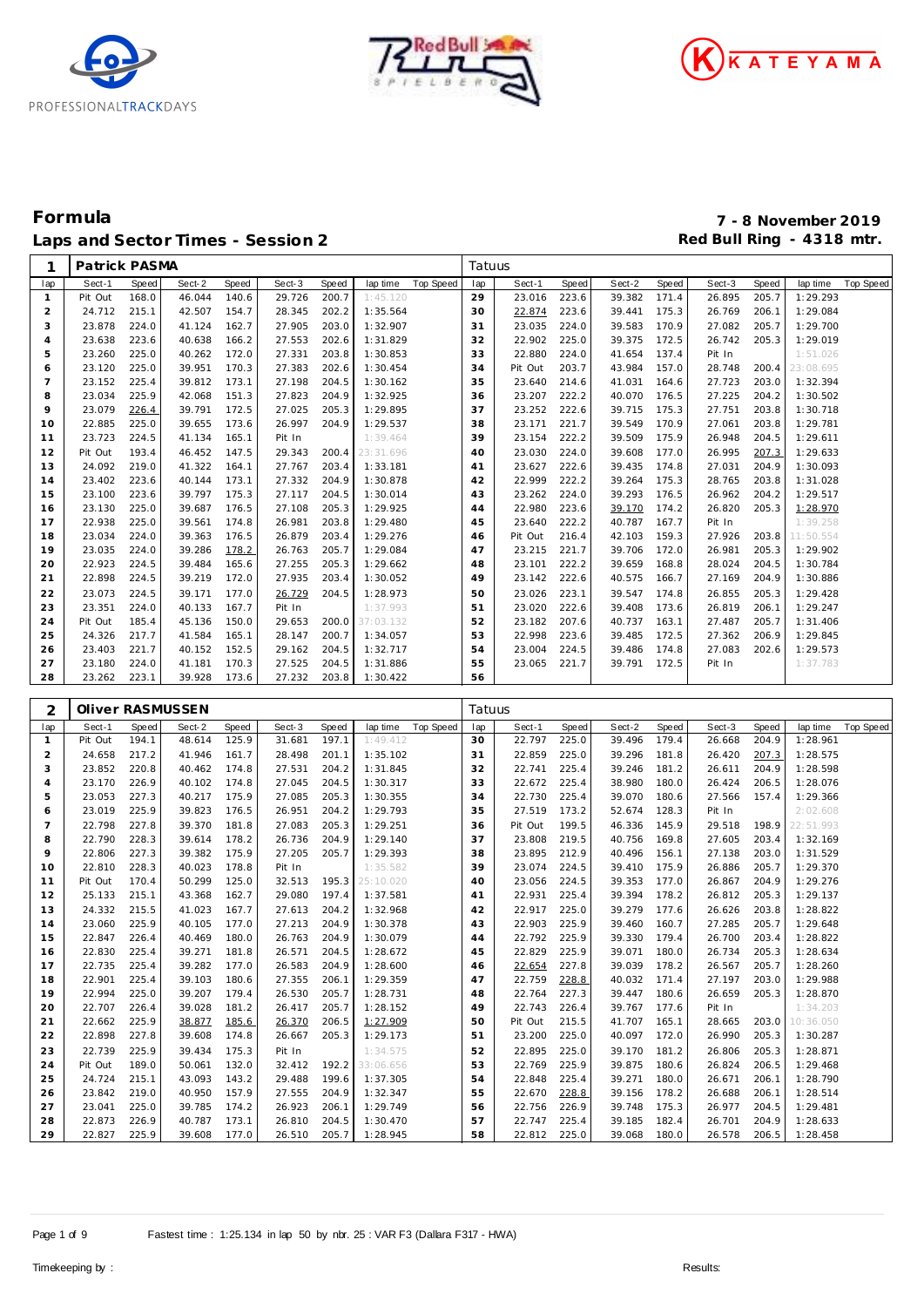





## **Formula 7 - 8 November 2019** Laps and Sector Times - Session 2<br> **Red Bull Ring - 4318 mtr.**<br> **Red Bull Ring - 4318 mtr.**

| 2                   | PREMA 3           |                |                  |                |                  |                       |                      |                  | Tatuus    |                  |                |                  |                |                  |                |                      |                  |
|---------------------|-------------------|----------------|------------------|----------------|------------------|-----------------------|----------------------|------------------|-----------|------------------|----------------|------------------|----------------|------------------|----------------|----------------------|------------------|
| lap                 | Sect-1            | Speed          | Sect-2           | Speed          | Sect-3           | Speed                 | lap time             | Top Speed        | lap       | Sect-1           | Speed          | Sect-2           | Speed          | Sect-3           | Speed          | lap time             | <b>Top Speed</b> |
| $\mathbf{1}$        | Pit Out           | 219.0          | 42.699           | 162.2          | 28.319           | 203.4                 | 1:38.215             |                  | 20        | 22.418           | 225.4          | 38.340           | 184.3          | 25.845           | 208.9          | 1:26.603             |                  |
| $\overline{2}$      | 23.251            | 225.9          | 40.047           | 170.3          | 27.097           | 206.9                 | 1:30.395             |                  | 21        | 22.817           | 225.4          | 39.475           | 178.2          | Pit In           |                | 1:37.145             |                  |
| 3                   | 23.026            | 225.0          | 39.217           | 160.7          | 27.382           | 209.7                 | 1:29.625             |                  | 22        | Pit Out          | 219.0          | 40.898           | 167.7          | 27.284           | 203.8          | 55:21.107            |                  |
| $\overline{4}$      | 22.752            | 225.4          | 39.114           | 174.8          | 26.563           | 204.2                 | 1:28.429             |                  | 23        | 22.949           | 226.9          | 39.422           | 182.4          | 26.237           | 208.9          | 1:28.608             |                  |
| 5                   | 22.688            | 225.0          | 39.454           | 156.1          | Pit In           |                       | 1:40.310             |                  | 24        | 22.669           | 225.0          | 39.321           | 182.4          | 26.228           | 207.7          | 1:28.218             |                  |
| 6                   | Pit Out           | 219.9          | 40.329           | 166.2          | 27.527           | 205.7                 | 14:15.038            |                  | 25        | 22.548           | 226.9          | 38.592           | 185.6          | 26.427           | 204.9          | 1:27.567             |                  |
| $\overline{7}$      | 22.867            | 225.4          | 39.278           | 177.0          | 26.517           | 206.1                 | 1:28.662             |                  | 26        | 22.714           | 226.4          | 38.753           | 186.2          | 26.006           | 207.7          | 1:27.473             |                  |
| 8                   | 22.750            | 228.3          | 39.026           | 181.2          | 26.404           | 207.7                 | 1:28.180             |                  | 27        | 22.638           | 223.6          | 38.723           | 184.9          | 25.957           | 208.1          | 1:27.318             |                  |
| 9                   | 22.633            | 227.3          | 38.957           | 182.4          | 26.400           | 207.7                 | 1:27.990             |                  | 28        | 22.982           | 225.0          | 40.310           | 149.6          | 29.811           | 203.0          | 1:33.103             |                  |
| 10                  | 22.578            | 227.8          | 39.133           | 175.3          | 26.253           | 206.5                 | 1:27.964             |                  | 29        | 23.028           | 220.4          | 38.843           | 182.4          | Pit In           |                | 1:39.332             |                  |
| 11                  | 22.589            | 225.4          | 38.728           | 183.7          | 26.401           | 208.9                 | 1:27.718             |                  | 30        | Pit Out          | 183.5          | 43.972           | 159.3          | 28.149           | 199.3          | 10:24.300            |                  |
| 12                  | 22.491            | 226.9          | 38.891           | 184.3          | Pit In           |                       | 1:40.640             |                  | 31        | 23.694           | 216.8          | 42.688           | 167.7          | 27.099           | 206.9          | 1:33.481             |                  |
| 13                  | Pit Out           | 206.0          | 43.700           | 160.7          | 28.505           | 203.0                 | 27:35.568            |                  | 32        | 23.888           | 194.5          | 40.321           | 170.9          | 26.469           | 209.7          | 1:30.678             |                  |
| 14                  | 24.167            | 221.3          | 39.956           | 173.6          | 26.602           | 207.3                 | 1:30.725             |                  | 33        | 22.518           | 225.4          | 38.263           | 188.2          | 26.015           | 208.5          | 1:26.796             |                  |
| 15                  | 22.816            | 225.4          | 39.058           | 178.8          | 26.212           | 206.9                 | 1:28.086             |                  | 34        | 22.478           | 223.6          | 38.163           | 186.2          | 25.699           | 209.7          | 1:26.340             |                  |
| 16                  | 22.663            | 226.9          | 38.729           | 183.7          | 26.087           | 208.9                 | 1:27.479             |                  | 35        | 22.386           | 224.5          | 38.074           | 187.5          | 26.024           | 207.3          | 1:26.484             |                  |
| 17                  | 22.557            | 227.3          | 38.946           | 188.2          | 25.914           | 209.7                 | 1:27.417             |                  | 36        | 22.566           | 224.5          | 40.168           | 153.8          | 29.311           | 203.4          | 1:32.045             |                  |
| 18                  | 22.485            | 224.0          | 38.542           | 183.1          | 25.769           | 208.9                 | 1:26.796             |                  | 37        | 22.892           | 219.5          | 38.757           | 183.1          | 26.167           | 206.1          | 1:27.816             |                  |
| 19                  | 22.460            | 224.5          | 38.417           | 184.3          | 25.777           | 209.7                 | 1:26.654             |                  | 38        | 22.760           | 221.7          | 38.944           | 188.2          | Pit In           |                | 1:40.154             |                  |
|                     |                   |                |                  |                |                  |                       |                      |                  |           |                  |                |                  |                |                  |                |                      |                  |
| 3                   | Petr PTACEK       |                |                  |                |                  |                       |                      |                  | Tatuus    |                  |                |                  |                |                  |                |                      |                  |
|                     |                   |                |                  |                |                  |                       |                      |                  |           |                  |                |                  |                |                  |                |                      |                  |
| lap<br>$\mathbf{1}$ | Sect-1<br>Pit Out | Speed<br>178.9 | Sect-2<br>49.312 | Speed<br>126.8 | Sect-3<br>31.099 | <b>Speed</b><br>191.8 | lap time<br>1:51.251 | <b>Top Speed</b> | lap<br>17 | Sect-1<br>22.827 | Speed<br>224.5 | Sect-2<br>39.100 | Speed<br>185.6 | Sect-3<br>26.450 | Speed<br>206.5 | lap time<br>1:28.377 | Top Speed        |
| $\overline{2}$      | 25.460            | 193.1          | 43.152           | 172.0          | 28.048           | 201.9                 | 1:36.660             |                  | 18        | 22.831           | 225.0          | 42.003           | 160.2          | 26.968           | 205.7          | 1:31.802             |                  |
| 3                   | 23.465            | 224.0          | 40.571           | 175.9          | 27.451           | 203.0                 | 1:31.487             |                  | 19        | 23.178           | 223.6          | 38.899           | 184.9          | 26.445           | 207.3          | 1:28.522             |                  |
| $\overline{4}$      | 23.308            | 224.5          | 40.050           | 183.1          | 27.241           | 203.8                 | 1:30.599             |                  | 20        | 23.262           | 223.6          | 40.672           | 162.7          | 26.746           | 204.5          | 1:30.680             |                  |
| 5                   | 23.089            | 225.4          | 39.781           | 176.5          | 27.080           | 204.5                 | 1:29.950             |                  | 21        | 22.895           | 225.0          | 39.301           | 179.4          | Pit In           |                | 1:37.227             |                  |
| 6                   | 23.106            | 225.0          | 39.706           | 182.4          | 27.064           | 204.9                 | 1:29.876             |                  | 22        | Pit Out          | 177.7          | 49.078           | 143.2          | 30.857           | 191.2          | 34:25.994            |                  |
| $\overline{7}$      | 23.025            | 224.0          | 39.688           | 177.0          | 27.048           | 204.5                 | 1:29.761             |                  | 23        | 25.266           | 192.7          | 43.026           | 173.1          | 28.866           | 204.2          | 1:37.158             |                  |
| 8                   | 22.933            | 225.9          | 40.684           | 153.8          | 27.245           | 201.5                 | 1:30.862             |                  | 24        | 23.350           | 222.2          | 39.946           | 182.4          | 26.768           | 204.2          | 1:30.064             |                  |
| 9                   | 23.003            | 225.0          | 44.255           | 157.0          | Pit In           |                       | 1:41.969             |                  | 25        | 23.045           | 223.1          | 39.616           | 181.2          | 26.577           | 205.7          | 1:29.238             |                  |
| 10                  | Pit Out           | 166.2          | 48.289           | 125.3          | 31.048           | 192.9                 | 25:36.015            |                  | 26        | 22.907           | 224.0          | 39.467           | 182.4          | 26.612           | 206.5          | 1:28.986             |                  |
| 11                  | 25.412            | 181.3          | 43.085           | 169.8          | 27.543           | 204.2                 | 1:36.040             |                  | 27        | 26.746           | 200.6          | 42.634           | 186.9          | 26.589           | 204.9          | 1:35.969             |                  |
| 12                  | 23.341            | 223.6          | 39.919           | 180.6          | 26.709           | 205.7                 | 1:29.969             |                  | 28        | 22.893           | 223.6          | 39.163           | 184.9          | 26.370           | 205.3          | 1:28.426             |                  |
| 13                  | 23.007            | 223.1          | 39.533           | 186.2          | 26.694           | 204.5                 | 1:29.234             |                  | 29        | 22.829           | 223.1          | 39.329           | 180.0          | 26.432           | 203.0          | 1:28.590             |                  |
| 14                  | 22.873            | 223.6          | 39.317           | 184.9          | 26.631           | 204.5                 | 1:28.821             |                  | 30        | 22.951           | 223.1          | 39.159           | 185.6          | 26.585           | 202.6          | 1:28.695             |                  |
| 15                  | 23.011            | 224.0          | 39.788           | 165.1          | 27.609           | 205.7                 | 1:30.408             |                  | 31        | 22.819           | 222.6          | 39.151           | 183.7          | 26.424           | 204.2          | 1:28.394             |                  |
| 16                  | 22.971            | 224.0          | 39.108           | 182.4          | 26.450           | 205.3                 | 1:28.529             |                  | 32        | 22.828           | 223.1          | 38.988           | 189.5          | 6:30.491         | 24.3           | 7:32.307             |                  |
|                     |                   |                |                  |                |                  |                       |                      |                  |           |                  |                |                  |                |                  |                |                      |                  |
| 4                   | PREMA 1           |                |                  |                |                  |                       |                      |                  | Tatuus    |                  |                |                  |                |                  |                |                      |                  |
| lap                 | Sect-1            | Speed          | Sect-2           | Speed          | Sect-3           | Speed                 | lap time             | Top Speed        | lap       | Sect-1           | Speed          | Sect-2           | Speed          | Sect-3           | Speed          | lap time             | <b>Top Speed</b> |
| $\mathbf{1}$        | Pit Out           | 154.3          | 47.538           | 152.5          | 31.830           | 170.3                 | 1:50.159             |                  | 25        | Pit Out          | 119.6          | 52.631           | 143.2          | 32.940           | 176.2          | 34:55.133            |                  |
| $\overline{2}$      | 27.886            | 160.0          | 47.504           | 158.8          | 30.700           | 181.2                 | 1:46.090             |                  | 26        | 28.421           | 155.4          | 47.428           | 157.9          | 31.575           | 188.2          | 1:47.424             |                  |
| 3                   | 25.888            | 203.3          | 42.787           | 167.7          | 29.034           | 189.8                 | 1:37.709             |                  | 27        | 25.057           | 201.0          | 43.695           | 162.2          | 28.963           | 191.5          | 1:37.715             |                  |
| $\overline{4}$      | 24.538            | 208.0          | 43.052           | 163.1          | 28.840           | 190.5                 | 1:36.430             |                  | 28        | 24.616           | 208.4          | 43.073           | 169.3          | 28.075           | 194.2          | 1:35.764             |                  |
| 5                   | 24.501            | 208.4          | 41.870           | 164.1          | 29.024           | 188.8                 | 1:35.395             |                  | 29        | 24.282           | 210.0          | 41.356           | 169.3          | 28.262           | 194.9          | 1:33.900             |                  |
| 6                   | 24.566            | 210.4          | 41.557           | 170.9          | 29.048           | 191.5                 | 1:35.171             |                  | 30        | 24.332           | 207.6          | 41.346           | 174.8          | 27.896           | 194.6          | 1:33.574             |                  |
| $\overline{7}$      | 24.357            | 210.0          | 41.630 174.8     |                | 28.774           | 190.8                 | 1:34.761             |                  | 31        | 24.207           | 206.8          | 40.928 176.5     |                | 27.806           | 193.9          | 1:32.941             |                  |
| 8                   | 30.243            | 145.3          | 42.197           | 172.0          | 28.698           | 190.5                 | 1:41.138             |                  | 32        | 24.556           | 206.4          | 41.005           | 176.5          | 28.313           | 193.9          | 1:33.874             |                  |
| 9                   | 25.775            | 209.2          | 41.746           | 170.9          | 28.401           | 191.2                 | 1:35.922             |                  | 33        | 24.105           | 208.4          | 40.971           | 180.6          | 27.755           | 193.5          | 1:32.831             |                  |
| 10                  | 24.356            | 208.8          | 41.454           | 172.5          | 28.404           | 188.5                 | 1:34.214             |                  | 34        | 24.155           | 207.6          | 41.050           | 178.8          | Pit In           |                | 2:00.345             |                  |
| 11                  | 24.326            | 210.0          | 41.781           | 173.1          | 28.288           | 192.9                 | 1:34.395             |                  | 35        | Pit Out          | 139.3          | 50.154           | 144.4          | 31.757           | 171.2          | 21:30.545            |                  |
| 12                  | 25.769            | 206.8          | 41.718           | 178.2          | Pit In           |                       | 1:49.311             |                  | 36        | 27.817           | 178.9          | 44.948           | 166.2          | 30.663           | 188.2          | 1:43.428             |                  |
| 13                  | Pit Out           | 171.0          | 53.853           | 130.1          | 32.611 167.4     |                       | 11:18.276            |                  | 37        | 25.026           | 200.6          | 42.451           | 172.0          | 28.717           | 190.1          | 1:36.194             |                  |
| 14                  | 28.495            | 164.2          | 44.497           | 163.6          | 30.507           | 188.8                 | 1:43.499             |                  | 38        | 24.611           | 207.2          | 41.687           | 174.2          | 28.170           | 191.5          | 1:34.468             |                  |
| 15                  | 25.145            | 203.3          | 42.319           | 169.3          | 28.771           | 191.2                 | 1:36.235             |                  | 39        | 24.449           | 207.6          | 41.435           | 178.8          | 28.151           | 193.5          | 1:34.035             |                  |
| 16                  | 24.776            | 206.0          | 41.723           | 170.9          | 28.674           | 192.5                 | 1:35.173             |                  | 40        | 24.251           | 207.6          | 41.060           | 177.6          | 27.933           | 193.2          | 1:33.244             |                  |
| 17                  | 24.346            | 208.8          | 42.660           | 171.4          | 28.947           | 190.5                 | 1:35.953             |                  | 41        | 26.294           | 202.1          | 41.324 177.0     |                | 28.024           | 192.2          | 1:35.642             |                  |
| 18                  | 24.667            | 205.2          | 41.673           | 171.4          | 28.684           | 191.8                 | 1:35.024             |                  | 42        | 24.417           | 208.4          | 43.031 170.9     |                | 28.177           | 190.1          | 1:35.625             |                  |
| 19                  | 24.581            | 205.2          | 41.465           | 177.0          | 28.620           | 192.5                 | 1:34.666             |                  | 43        | 24.497           | 208.0          | 41.071 178.2     |                | 27.934           | 193.5          | 1:33.502             |                  |
| 20                  | 24.479            | 206.4          | 42.188           | 174.2          | 28.445           | 192.2                 | 1:35.112             |                  | 44        | 24.234           | 208.4          | 40.732           | 180.0          | 27.802           | 194.2          | 1:32.768             |                  |
| 21                  | 24.502            | 206.8<br>208.4 | 44.003<br>41.437 | 168.2<br>174.2 | 28.955<br>28.373 | 192.9<br>191.5        | 1:37.460             |                  | 45        | 24.040<br>24.174 | 208.8<br>208.4 | 40.989<br>40.900 | 177.6          | 27.736<br>28.031 | 193.5<br>193.5 | 1:32.765             |                  |
| 22<br>23            | 24.468<br>24.300  | 207.2          | 41.194           | 176.5          | 28.211 193.2     |                       | 1:34.278<br>1:33.705 |                  | 46<br>47  | 24.123           | 208.8          | 40.671 177.6     | 180.6          | 27.916 192.5     |                | 1:33.105<br>1:32.710 |                  |
|                     |                   |                |                  |                |                  |                       |                      |                  |           |                  |                |                  |                |                  |                |                      |                  |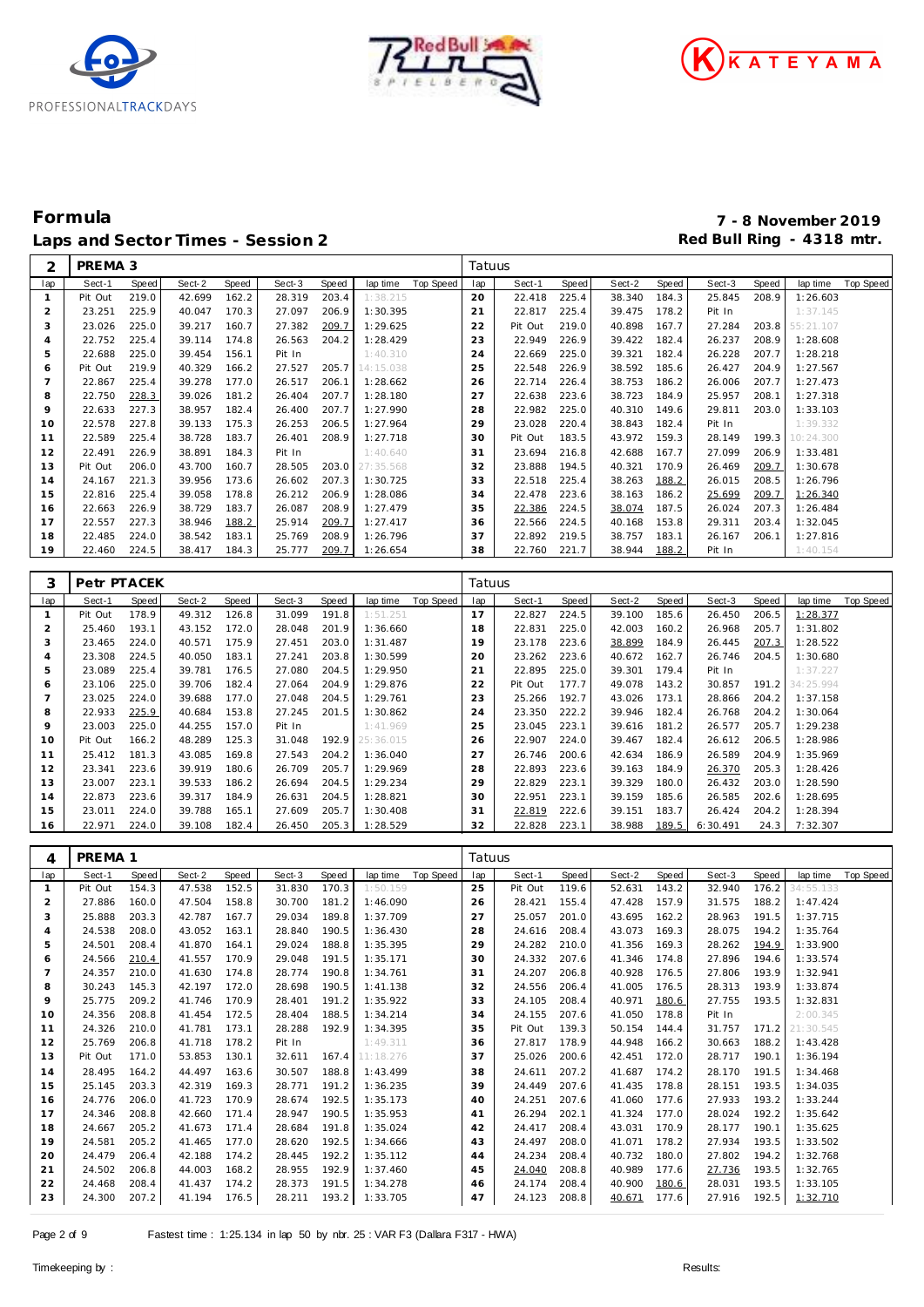





## **Formula 7 - 8 November 2019**

Laps and Sector Times - Session 2 **Red Bull Ring - 4318 mtr.** 

| 24 | 24.370 206.8 41.410 173.6 |  | Pit In | 1:44.524 | 48 |  | 24.106 208.8 41.016 175.9 + | Pit In |  |
|----|---------------------------|--|--------|----------|----|--|-----------------------------|--------|--|
|    |                           |  |        |          |    |  |                             |        |  |

| 4                   | Jackson WALLS                |                |                  |                         |                        |                |                      |                  | Tatuus   |                  |                |        |                       |                  |                |                      |                  |
|---------------------|------------------------------|----------------|------------------|-------------------------|------------------------|----------------|----------------------|------------------|----------|------------------|----------------|--------|-----------------------|------------------|----------------|----------------------|------------------|
| lap                 | Sect-1                       | Speed          | Sect-2           | Speed                   | Sect-3                 | Speed          | lap time             | <b>Top Speed</b> | lap      | Sect-1           | Speed          | Sect-2 | Speed                 | Sect-3           | Speed          | lap time             | <b>Top Speed</b> |
| $\mathbf{1}$        | Pit Out                      | 174.6          |                  | 45.894 13500.0          | 29.859                 | 199.3          | 1:43.127             |                  | 28       | 22.935           | 222.2          |        | 39.428 9000.0         | 27.014           | 204.9          | 1:29.377             |                  |
| $\overline{c}$      | 24.084                       | 220.8          |                  | 41.141 13500.0          | 28.464                 | 202.2          | 1:33.689             |                  | 29       | 23.036           | 223.1          | 39.192 |                       | 26.997           | 204.9          | 1:29.225             |                  |
| 3                   | 23.645                       | 222.6          | 40.414           |                         | 28.083                 | 204.2          | 1:32.142             |                  | 30       | 22.912           | 223.6          |        | 39.092 9000.0         | 26.843           | 206.1          | 1:28.847             |                  |
| $\overline{4}$      | 23.502                       | 224.0          | 40.251           |                         | 27.772                 | 201.9          | 1:31.525             |                  | 31       | 23.003           | 223.1          | 38.916 |                       | 26.897           | 205.7          | 1:28.816             |                  |
| 5                   | 23.316                       | 225.0          |                  | 39.905 54000.0          | 27.973                 | 203.8<br>205.3 | 1:31.194             |                  | 32       | 22.955           | 223.6          | 46.128 |                       | 28.228           | 204.5          | 1:37.311             |                  |
| 6<br>$\overline{7}$ | 23.201<br>22.998             | 225.9<br>227.3 | 40.187           | 39.656 13500.0<br>174.8 | 31.489<br>27.526       | 204.2          | 1:34.346<br>1:30.711 |                  | 33<br>34 | 23.104<br>25.693 | 222.2<br>222.2 | 39.127 | 40.333 10800.0        | 31.282<br>Pit In | 132.5          | 1:33.513<br>1:38.898 |                  |
| 8                   | 22.992                       | 227.3          |                  | 39.570 9000.0           | 27.655                 | 205.3          | 1:30.217             |                  | 35       | Pit Out          | 212.1          | 41.580 |                       | 31.201           | 173.4          | 24:52.308            |                  |
| 9                   | 22.861                       | 227.8          | 40.075           |                         | 27.511                 | 204.9          | 1:30.447             |                  | 36       | 24.187           | 220.4          | 40.387 | 174.2                 | 27.273           | 203.4          | 1:31.847             |                  |
| 10                  | 22.904                       | 227.8          | 39.976           | 173.1                   | Pit In                 |                | 1:37.120             |                  | 37       | 23.306           | 221.7          | 40.162 | 175.3                 | 26.957           | 204.5          | 1:30.425             |                  |
| 11                  | Pit Out                      | 166.7          | 46.542           | 125.0                   | 30.510                 | 194.9          | 24:09.497            |                  | 38       | 23.104           | 222.2          | 40.209 | 174.2                 | 27.028           | 204.9          | 1:30.341             |                  |
| 12                  | 25.450                       | 164.4          | 44.281           | 150.4                   | 28.767                 | 203.4          | 1:38.498             |                  | 39       | 23.126           | 223.1          | 39.565 | 177.6                 | 26.949           | 203.8          | 1:29.640             |                  |
| 13                  | 23.678                       | 222.6          | 40.499           |                         | 27.703                 | 203.0          | 1:31.880             |                  | 40       | 23.045           | 222.6          | 39.433 | 175.9                 | 27.734           | 203.8          | 1:30.212             |                  |
| 14                  | 23.226                       | 222.6          | 40.187           | 170.9                   | 27.162                 | 205.3          | 1:30.575             |                  | 41       | 23.055           | 223.1          | 59.012 |                       | 27.952           | 205.3          | 1:50.019             |                  |
| 15                  | 23.122                       | 223.1          | 39.591           |                         | 27.317                 | 204.9          | 1:30.030             |                  | 42       | 23.100           | 223.1          | 39.215 |                       | 27.139           | 204.5          | 1:29.454             |                  |
| 16                  | 23.002                       | 223.6          | 39.529           | 183.1                   | 26.912                 | 205.7          | 1:29.443             |                  | 43       | 22.947           | 222.6          |        | 39.307 178.8          | 26.791           | 203.8          | 1:29.045             |                  |
| 17                  | 22.875                       | 225.9          | 39.232           |                         | 27.263                 | 204.5          | 1:29.370             |                  | 44       | 22.882           | 222.6          |        | 39.663 7714.3         | 33.446           | 169.8          | 1:35.991             |                  |
| 18                  | 22.900                       | 223.1          |                  | 39.199 54000.0          | 27.060                 | 204.9          | 1:29.159             |                  | 45       | 25.128           | 215.1          |        | 40.341 170.3          | Pit In           |                | 1:37.158             |                  |
| 19                  | 22.832                       | 224.5          |                  | 39.072 27000.0          | 26.984                 | 206.5          | 1:28.888             |                  | 46       | Pit Out          | 218.1          |        | 41.398 9000.0         | 28.206           | 201.9          | 14:02.056            |                  |
| 20                  | 22.959                       | 224.0          |                  | 39.173 18000.0          | 26.869                 | 205.3          | 1:29.001             |                  | 47       | 23.389           | 221.7          | 41.556 | 174.2                 | 27.183           | 204.9          | 1:32.128             |                  |
| 21                  | 22.874                       | 224.5          | 39.054           | 180.0                   | 27.166                 | 204.5          | 1:29.094             |                  | 48       | 23.627           | 221.3          | 39.992 | 174.8                 | 27.530           | 204.5          | 1:31.149             |                  |
| 22                  | 22.891                       | 225.0          |                  | 38.866 54000.0          | 29.279                 | 203.4          | 1:31.036             |                  | 49       | 23.174           | 221.7          | 39.774 | 174.8                 | 26.979           | 206.5          | 1:29.927             |                  |
| 23                  | 23.180                       | 222.2          | 39.289           |                         | Pit In                 |                | 1:34.408             |                  | 50       | 23.044           | 223.1          | 41.314 | 171.4                 | 27.058           | 206.5          | 1:31.416             |                  |
| 24                  | Pit Out                      | 173.7          | 45.751           |                         | 29.646                 | 199.6          | 34:24.871            |                  | 51       | 23.084           | 221.7          | 39.641 | 178.2                 | 29.344           | 203.4          | 1:32.069             |                  |
| 25                  | 23.877                       | 219.9          |                  | 41.396 27000.0          | 27.885                 | 203.8          | 1:33.158             |                  | 52       | 23.070           | 226.9          | 40.206 | 159.3                 | 27.323           | 204.5          | 1:30.599             |                  |
| 26                  | 23.388                       | 220.8          | 39.977           |                         | 27.302                 | 204.5          | 1:30.667             |                  | 53       | 23.177           | 222.2          |        | 39.066 10800.0        | 27.284           | 206.1          | 1:29.527             |                  |
| 27                  | 23.092                       | 222.2          |                  | 39.494 27000.0          | 27.162                 | 205.3          | 1:29.748             |                  | 54       | 23.124           | 220.4          |        | 44.178 171.4          | 27.219           | 205.3          | 1:34.521             |                  |
|                     |                              |                |                  |                         |                        |                |                      |                  |          |                  |                |        |                       |                  |                |                      |                  |
|                     |                              |                |                  |                         |                        |                |                      |                  | Tatuus   |                  |                |        |                       |                  |                |                      |                  |
| 5<br>lap            | PREMA <sub>2</sub><br>Sect-1 | Speed          | Sect-2           | Speed                   | Sect-3                 | Speed          | lap time             | <b>Top Speed</b> | lap      | Sect-1           | Speed          | Sect-2 | Speed                 | Sect-3           | Speed          | lap time             | Top Speed        |
| $\mathbf{1}$        | Pit Out                      | 152.5          | 47.650           | 150.4                   | 31.106                 | 180.6          | 1:48.913             |                  | 25       | Pit Out          | 160.0          | 49.245 | 140.3                 | 33.170           | 180.3          | 39:31.460            |                  |
| $\overline{2}$      | 26.313                       | 173.7          | 43.525           | 168.2                   | 29.211                 | 189.5          | 1:39.049             |                  | 26       | 27.505           | 191.0          | 49.555 | 156.5                 | 29.633           | 181.5          | 1:46.693             |                  |
| 3                   | 24.570                       | 206.8          | 41.629           | 168.2                   | 28.226                 | 192.2          | 1:34.425             |                  | 27       | 25.784           | 204.0          | 43.635 | 160.2                 | 28.745           | 191.8          | 1:38.164             |                  |
| $\overline{4}$      | 24.398                       | 207.2          | 41.838           | 172.0                   | 28.363                 | 190.8          | 1:34.599             |                  | 28       | 24.942           | 206.8          | 42.339 | 165.1                 | 28.314           | 192.5          | 1:35.595             |                  |
| 5                   | 24.250                       | 208.0          | 41.530           | 170.9                   | 28.244                 | 191.2          | 1:34.024             |                  | 29       | 24.411           | 208.8          | 41.676 | 172.0                 | 28.346           | 192.5          | 1:34.433             |                  |
| 6                   | 24.171                       | 209.2          | 41.723           | 152.5                   | 30.155                 | 191.5          | 1:36.049             |                  | 30       | 24.581           | 208.8          | 41.159 | 176.5                 | 28.000           | 193.5          | 1:33.740             |                  |
| $\overline{7}$      | 24.360                       | 209.2          | 41.269           | 176.5                   | 28.702                 | 191.5          | 1:34.331             |                  | 31       | 24.186           | 208.8          | 41.016 | 176.5                 | 27.722           | 194.6          | 1:32.924             |                  |
| 8                   | 24.285                       | 209.6          | 41.252           | 173.6                   | 29.093                 | 188.5          | 1:34.630             |                  | 32       | 24.199           | 207.6          | 41.021 | 183.1                 | 29.276           | 193.2          | 1:34.496             |                  |
| 9                   | 24.406                       | 208.8          | 41.529           | 172.5                   | 28.223                 | 193.2          | 1:34.158             |                  | 33       | 24.265           | 208.4          | 40.942 | 176.5                 | 28.244           | 192.9          | 1:33.451             |                  |
| 10                  | 24.491                       | 209.6          | 41.130           | 170.9                   | 27.901                 | 194.2          | 1:33.522             |                  | 34       | 24.197           | 208.4          | 43.284 | 149.2                 | Pit In           |                | 1:51.012             |                  |
| 11                  | 24.221                       | 210.0          | 41.924           | 167.2                   | 28.460                 | 192.9          | 1:34.605             |                  | 35       | Pit Out          | 154.3          | 49.350 | 142.5                 | 31.518           | 188.2          | 17:30.830            |                  |
| 12                  | 24.296                       | 210.4          | 41.114           | 178.2                   | Pit In                 |                | 1:44.428             |                  | 36       | 26.381           | 193.8          | 44.007 | 157.0                 | 29.519           | 190.8          | 1:39.907             |                  |
| 13                  | Pit Out                      | 174.8          | 49.642           | 146.7                   | 33.867                 | 183.1          | 13:17.461            |                  | 37       | 24.897           | 205.6          | 42.446 | 162.2                 | 28.304           | 193.2          | 1:35.647             |                  |
| 14                  | 26.789                       | 181.9          | 43.977           | 155.2                   | 30.574                 | 189.8          | 1:41.340             |                  | 38       | 24.551           | 209.6          | 41.650 | 177.6                 | 28.385           | 193.5          | 1:34.586             |                  |
| 15                  | 25.558                       | 195.9          | 42.862           | 160.2                   | 28.933                 | 190.1          | 1:37.353             |                  | 39       | 24.542           | 207.6          | 41.529 | 172.5                 | 27.818           | 194.6          | 1:33.889             |                  |
| 16                  | 24.725                       | 206.8          | 41.988           | 174.8                   | 28.646                 | 192.9          | 1:35.359             |                  | 40       | 24.411           | 208.8          | 40.994 | 165.1                 | 27.923           | 193.9          | 1:33.328             |                  |
| 17                  | 24.528                       | 207.2          |                  | 41.989 169.3            | 28.374                 | 192.9          | 1:34.891             |                  | 41       | 24.196 208.0     |                |        | 40.967 172.5          | 28.395 194.2     |                | 1:33.558             |                  |
| 18                  | 24.530                       | 207.6          |                  | 41.576 172.5            | 28.344 192.5           |                | 1:34.450             |                  | 42       | 24.189           | 208.8          |        | 40.831 176.5          | 27.718 193.9     |                | 1:32.738             |                  |
| 19                  | 24.598                       | 207.6          | 41.722           | 169.3                   | 30.405                 | 191.2          | 1:36.725             |                  | 43       | 24.334           | 208.8          |        | 40.823 175.9          | 27.631           | 195.7          | 1:32.788             |                  |
| 20                  | 24.809                       | 188.0          | 51.827           | 143.2                   | 31.031                 | 191.5          | 1:47.667             |                  | 44       | 24.160           | 208.4          |        | 40.993 177.0          | 27.764           | 194.6          | 1:32.917             |                  |
| 21<br>22            | 24.638                       | 207.2          | 41.833           | 168.2<br>173.6          | 28.352                 | 192.5<br>193.5 | 1:34.823             |                  | 45       | 24.142           | 207.6          |        | 40.625 177.0          | 27.734           | 194.6          | 1:32.501             |                  |
| 23                  | 24.502<br>24.422             | 207.6<br>207.6 | 41.382<br>41.627 | 175.9                   | 28.607<br>28.167 193.5 |                | 1:34.491             |                  | 46<br>47 | 24.322           | 208.0<br>208.4 | 40.600 | 40.579 178.8<br>176.5 | 27.710<br>27.470 | 194.2<br>194.6 | 1:32.611             |                  |
| 24                  | 24.767                       | 207.6          | 41.465           | 175.9                   | Pit In                 |                | 1:34.216<br>1:41.869 |                  | 48       | 24.136<br>24.592 | 208.4          | 42.339 | 157.4                 | Pit In           |                | 1:32.206<br>1:43.785 |                  |
|                     |                              |                |                  |                         |                        |                |                      |                  |          |                  |                |        |                       |                  |                |                      |                  |
| 5                   | VAR 1                        |                |                  |                         |                        |                |                      |                  | Tatuus   |                  |                |        |                       |                  |                |                      |                  |

|     | <b>VAR</b> |       |        |       |        |         |                       |           | Tatuus. |              |       |        |       |        |       |                     |           |
|-----|------------|-------|--------|-------|--------|---------|-----------------------|-----------|---------|--------------|-------|--------|-------|--------|-------|---------------------|-----------|
| lap | Sect-1     | Speed | Sect-2 | Speed | Sect-3 | Speed   | lap time              | Top Speed | lap     | Sect-1       | Speed | Sect-2 | Speed | Sect-3 | Speed | lap time            | Top Speed |
|     | Pit Out    | 142.4 | 50.480 | 136.7 | 33.922 |         | $186.2$ 2:00.546      |           | 24      | 23.884       | 212.1 | 40.152 | 175.9 | Pit In |       | 1:39.142            |           |
|     | 25.774     | 203.7 | 44.390 | 153.0 | 30.375 | 189.5   | 1:40.539              |           | 25      | Pit Out      | 144.3 | 54.681 | 122.2 | 36.450 |       | $166.2$ $43:29.781$ |           |
|     | 25.942     | 184.8 | 43.207 | 163.6 | 29.632 | 190.8   | 1:38.781              |           | 26      | 30.882       | 168.5 | 46.811 | 142.5 | 31.009 |       | 188.2 1:48.702      |           |
|     | 24.649     | 208.4 | 42.165 | 164.6 | 28.772 | $193.2$ | 1:35.586              |           | 27      | 25.613       | 187.7 | 45.307 | 140.6 | 33.321 |       | 189.8 1:44.241      |           |
|     | 24.288     | 210.8 | 41.298 | 173.6 |        |         | 28.049 194.9 1:33.635 |           | 28      | 24.922 206.8 |       | 42.438 | 157.9 | 28.291 |       | 194.9 1:35.651      |           |
|     |            |       |        |       |        |         |                       |           |         |              |       |        |       |        |       |                     |           |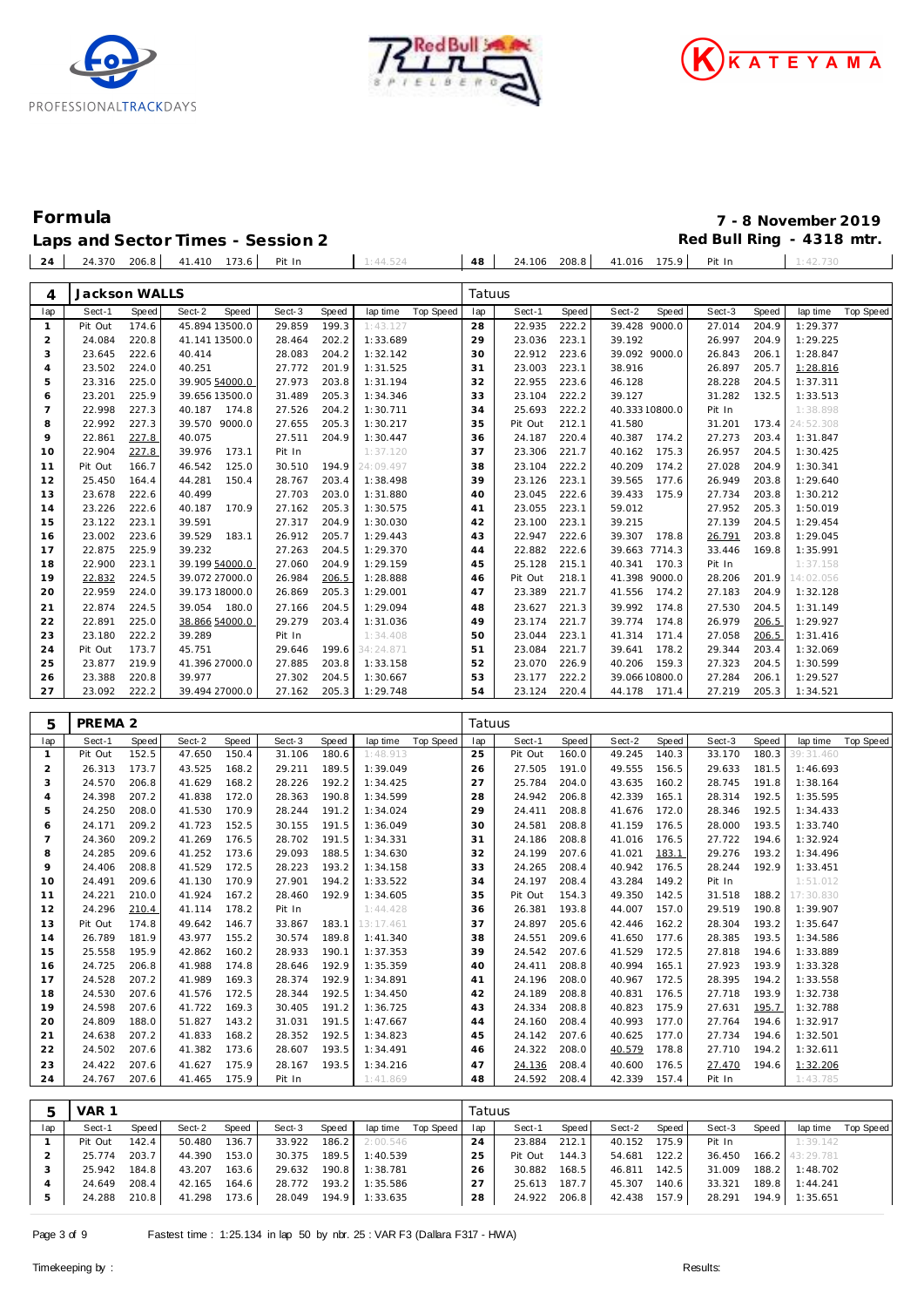





# **Formula 7 - 8 November 2019**

|    |         |       |        |       | Laps and Sector Times - Session 2 |       |                 |    |         |       |        |       |        |       | Red Bull Ring - 4318 mtr. |
|----|---------|-------|--------|-------|-----------------------------------|-------|-----------------|----|---------|-------|--------|-------|--------|-------|---------------------------|
| 6  | 24.091  | 212.1 | 41.036 | 153.0 | 29.439                            | 193.5 | 1:34.566        | 29 | 24.209  | 209.6 | 41.078 | 174.8 | 27.827 | 194.2 | 1:33.114                  |
|    | 24.090  | 211.7 | 40.647 | 173.1 | 27.787                            | 194.9 | 1:32.524        | 30 | 24.191  | 209.6 | 41.117 | 175.3 | 27.581 | 195.3 | 1:32.889                  |
| 8  | 24.030  | 212.1 | 40.581 | 175.9 | 27.718                            | 195.7 | 1:32.329        | 31 | 24.028  | 210.4 | 40.427 | 176.5 | 27.492 | 196.4 | 1:31.947                  |
| 9  | 23.922  | 212.9 | 40.449 | 177.6 | 27.732                            | 197.4 | 1:32.103        | 32 | 24.997  | 207.6 | 40.564 | 173.1 | 27.484 | 196.4 | 1:33.045                  |
| 10 | 23.807  | 213.8 | 40.903 | 165.1 | 28.586                            | 196.7 | 1:33.296        | 33 | 23.973  | 210.8 | 40.736 | 174.8 | 27.314 | 196.7 | 1:32.023                  |
| 11 | 24.100  | 212.9 | 40.620 | 175.9 | Pit In                            |       | 1:40.417        | 34 | 23.995  | 210.4 | 40.487 | 177.0 | 27.438 | 196.4 | 1:31.920                  |
| 12 | Pit Out | 161.2 | 50.004 | 144.0 | 32.041                            |       | 173.9 39:42.110 | 35 | 23.947  | 209.2 | 40.252 | 180.0 | 27.378 | 197.4 | 1:31.577                  |
| 13 | 27.862  | 181.6 | 43.918 | 150.0 | 30.629                            | 189.1 | 1:42.409        | 36 | 23.824  | 212.1 | 40.134 | 177.6 | 27.238 | 198.5 | 1:31.196                  |
| 14 | 24.799  | 208.0 | 42.305 | 162.7 | 28.483                            | 194.2 | 1:35.587        | 37 | 23.772  | 211.3 | 40.575 | 161.7 | Pit In |       | 1:39.553                  |
| 15 | 25.347  | 207.2 | 41.178 | 172.0 | 27.807                            | 196.0 | 1:34.332        | 38 | Pit Out | 112.5 | 52.021 | 136.0 | 32.348 | 184.9 | 10:09.457                 |
| 16 | 23.859  | 213.4 | 40.922 | 172.5 | 27.356                            | 197.8 | 1:32.137        | 39 | 25.928  | 198.0 | 45.386 | 142.5 | 30.938 | 188.2 | 1:42.252                  |
| 17 | 23.838  | 213.4 | 40.316 | 178.2 | 27.368                            | 197.8 | 1:31.522        | 40 | 28.589  | 146.5 | 44.580 | 152.1 | 29.947 | 190.1 | 1:43.116                  |
| 18 | 23.874  | 213.8 | 41.322 | 148.4 | 28.072                            | 195.7 | 1:33.268        | 41 | 26.989  | 186.4 | 43.849 | 152.1 | 31.046 | 191.2 | 1:41.884                  |
| 19 | 23.989  | 211.7 | 40.633 | 170.9 | 27.542                            | 195.7 | 1:32.164        | 42 | 24.763  | 209.6 | 42.103 | 158.8 | 28.340 | 197.1 | 1:35.206                  |
| 20 | 23.929  | 211.7 | 40.407 | 173.1 | 27.370                            | 195.7 | 1:31.706        | 43 | 24.148  | 210.0 | 41.512 | 167.2 | 27.976 | 196.0 | 1:33.636                  |
| 21 | 23.930  | 211.3 | 40.420 | 173.1 | 27.288                            | 197.4 | 1:31.638        | 44 | 24.081  | 209.6 | 40.959 | 173.1 | 27.820 | 196.7 | 1:32.860                  |
| 22 | 23.842  | 211.3 | 40.195 | 175.9 | 27.229                            | 197.4 | 1:31.266        | 45 | 24.089  | 209.6 | 40.749 | 174.8 | 27.632 | 195.3 | 1:32.470                  |
| 23 | 23.781  | 212.1 | 40.377 | 177.6 | 27.244                            | 198.2 | 1:31.402        | 46 | 24.074  | 209.2 | 40.876 | 173.1 | Pit In |       | 1:42.519                  |

| 6              | PREMA 4 |       |        |       |        |       |                 |           | Tatuus |         |       |        |       |        |       |           |           |
|----------------|---------|-------|--------|-------|--------|-------|-----------------|-----------|--------|---------|-------|--------|-------|--------|-------|-----------|-----------|
| lap            | Sect-1  | Speed | Sect-2 | Speed | Sect-3 | Speed | lap time        | Top Speed | lap    | Sect-1  | Speed | Sect-2 | Speed | Sect-3 | Speed | lap time  | Top Speed |
| $\mathbf{1}$   | Pit Out | 208.8 | 44.274 | 148.4 | 29.398 | 199.6 | 1:39.650        |           | 24     | 23.015  | 224.0 | 38.993 | 180.0 | 27.552 | 202.6 | 1:29.560  |           |
| 2              | 24.852  | 210.8 | 40.956 | 173.6 | 27.084 | 206.1 | 1:32.892        |           | 25     | 22.810  | 225.4 | 38.530 | 185.6 | 26.015 | 207.7 | 1:27.355  |           |
| 3              | 22.806  | 226.9 | 39.048 | 183.7 | 26.558 | 204.9 | 1:28.412        |           | 26     | 22.603  | 225.0 | 38.461 | 190.1 | 26.155 | 208.9 | 1:27.219  |           |
| 4              | 22.591  | 227.8 | 38.761 | 182.4 | 26.480 | 207.7 | 1:27.832        |           | 27     | 22.567  | 226.4 | 38.354 | 190.1 | 26.151 | 208.9 | 1:27.072  |           |
| 5              | 22.578  | 227.8 | 38.596 | 183.1 | 26.173 | 207.7 | 1:27.347        |           | 28     | 22.519  | 226.4 | 38.433 | 185.6 | 25.862 | 208.9 | 1:26.814  |           |
| 6              | 22.476  | 229.3 | 38.567 | 181.2 | 26.058 | 208.9 | 1:27.101        |           | 29     | 22.538  | 226.4 | 38.437 | 186.9 | 25.923 | 208.9 | 1:26.898  |           |
| $\overline{7}$ | 22.466  | 229.3 | 38.712 | 180.0 | 26.154 | 209.3 | 1:27.332        |           | 30     | 22.566  | 225.9 | 38.349 | 184.9 | 26.239 | 210.5 | 1:27.154  |           |
| 8              | 22.462  | 229.8 | 40.082 | 178.2 | 28.232 | 209.3 | 1:30.776        |           | 31     | 22.597  | 225.9 | 38.330 | 184.9 | 25.907 | 208.1 | 1:26.834  |           |
| 9              | 22.440  | 229.8 | 38.959 | 178.8 | 26.980 | 208.5 | 1:28.379        |           | 32     | 22.518  | 226.4 | 38.349 | 188.2 | 25.891 | 208.5 | 1:26.758  |           |
| 10             | 22.441  | 228.8 | 38.328 | 182.4 | Pit In |       | 1:34.856        |           | 33     | 22.946  | 215.5 | 38.687 | 184.9 | Pit In |       | 1:31.949  |           |
| 11             | Pit Out | 187.7 | 48.435 | 140.6 | 30.127 | 198.9 | 44:41.777       |           | 34     | Pit Out | 183.5 | 44.917 | 154.3 | 30.310 | 197.1 | 19:29.740 |           |
| 12             | 24.093  | 217.7 | 40.521 | 175.9 | 26.896 | 206.1 | 1:31.510        |           | 35     | 27.025  | 121.4 | 47.648 | 169.8 | 29.192 | 205.3 | 1:43.865  |           |
| 13             | 22.857  | 227.8 | 39.097 | 179.4 | 26.204 | 208.1 | 1:28.158        |           | 36     | 23.110  | 225.0 | 39.193 | 182.4 | 26.602 | 208.5 | 1:28.905  |           |
| 14             | 22.585  | 226.9 | 38.401 | 184.3 | 25.915 | 210.5 | 1:26.901        |           | 37     | 22.789  | 225.4 | 38.616 | 187.5 | 26.153 | 208.9 | 1:27.558  |           |
| 15             | 22.489  | 227.3 | 38.450 | 184.3 | 26.832 | 208.9 | 1:27.771        |           | 38     | 22.570  | 225.4 | 38.282 | 184.9 | 26.436 | 204.9 | 1:27.288  |           |
| 16             | 22.978  | 226.4 | 38.532 | 186.9 | 30.357 | 207.3 | 1:31.867        |           | 39     | 22.518  | 227.3 | 38.133 | 187.5 | 25.746 | 208.5 | 1:26.397  |           |
| 17             | 22.560  | 227.3 | 38.485 | 185.6 | 25.814 | 209.7 | 1:26.859        |           | 40     | 22.490  | 225.4 | 38.019 | 189.5 | 25.890 | 208.9 | 1:26.399  |           |
| 18             | 22.387  | 228.3 | 38.966 | 184.3 | 25.900 | 207.7 | 1:27.253        |           | 41     | 22.551  | 225.0 | 39.251 | 183.1 | 26.392 | 207.7 | 1:28.194  |           |
| 19             | 22.510  | 227.8 | 38.374 | 187.5 | 25.810 | 208.9 | 1:26.694        |           | 42     | 22.511  | 225.4 | 38.287 | 187.5 | 25.900 | 208.5 | 1:26.698  |           |
| 20             | 22.420  | 228.3 | 38.206 | 187.5 | 25.856 | 210.1 | 1:26.482        |           | 43     | 23.994  | 220.8 | 39.578 | 184.3 | 26.273 | 209.3 | 1:29.845  |           |
| 21             | 22.442  | 227.8 | 38.305 | 186.2 | 28.169 | 178.8 | 1:28.916        |           | 44     | 22.571  | 225.4 | 38.342 | 185.6 | 25.841 | 210.5 | 1:26.754  |           |
| 22             | 23.889  | 220.4 | 39.012 | 173.6 | Pit In |       | 1:34.409        |           | 45     | 24.710  | 222.2 | 39.713 | 181.2 | Pit In |       | 1:35.315  |           |
| 23             | Pit Out | 215.9 | 41.369 | 177.0 | 26.863 |       | 203.8 36:49.386 |           | 46     |         |       |        |       |        |       |           |           |

| 6              | VAR <sub>2</sub> |       |        |       |        |       |           |           | Tatuus |         |       |        |       |        |       |           |           |
|----------------|------------------|-------|--------|-------|--------|-------|-----------|-----------|--------|---------|-------|--------|-------|--------|-------|-----------|-----------|
| lap            | Sect-1           | Speed | Sect-2 | Speed | Sect-3 | Speed | lap time  | Top Speed | lap    | Sect-1  | Speed | Sect-2 | Speed | Sect-3 | Speed | lap time  | Top Speed |
|                | Pit Out          | 156.3 | 49.615 | 134.0 | 32.619 | 180.6 | 1:55.300  |           | 22     | 24.566  | 191.0 | 42.596 | 143.6 | Pit In |       | 1:44.270  |           |
| 2              | 28.638           | 174.8 | 45.356 | 155.2 | 29.309 | 192.2 | 1:43.303  |           | 23     | Pit Out | 146.5 | 52.994 | 125.6 | 34.379 | 173.9 | 46:21.467 |           |
| 3              | 24.548           | 208.8 | 42.262 | 158.4 | 28.908 | 193.5 | 1:35.718  |           | 24     | 29.856  | 159.3 | 47.392 | 145.6 | 31.876 | 185.9 | 1:49.124  |           |
| $\overline{4}$ | 24.278           | 210.0 | 41.954 | 166.7 | 29.210 | 193.5 | 1:35.442  |           | 25     | 28.915  | 163.2 | 45.915 | 156.5 | 29.265 | 193.9 | 1:44.095  |           |
| 5              | 24.290           | 210.8 | 41.565 | 167.2 | 28.129 | 194.9 | 1:33.984  |           | 26     | 24.585  | 209.2 | 42.028 | 162.7 | 28.257 | 192.9 | 1:34.870  |           |
| 6              | 24.098           | 211.7 | 41.200 | 161.2 | 27.817 | 195.7 | 1:33.115  |           | 27     | 24.335  | 210.4 | 41.151 | 165.1 | 27.944 | 195.3 | 1:33.430  |           |
|                | 24.040           | 212.5 | 40.889 | 161.2 | 27.702 | 195.7 | 1:32.631  |           | 28     | 24.142  | 211.3 | 41.361 | 153.8 | 28.261 | 194.6 | 1:33.764  |           |
| 8              | 23.961           | 212.5 | 41.116 | 166.7 | 27.634 | 196.4 | 1:32.711  |           | 29     | 24.138  | 209.2 | 41.334 | 165.6 | 27.880 | 195.3 | 1:33.352  |           |
| 9              | 23.954           | 212.5 | 41.036 | 167.2 | 28.027 | 194.9 | 1:33.017  |           | 30     | 24.067  | 209.6 | 40.876 | 170.3 | 28.119 | 196.7 | 1:33.062  |           |
| 10             | 24.024           | 210.8 | 41.436 | 167.7 | 33.415 | 188.2 | 1:38.875  |           | 31     | 24.063  | 209.2 | 40.922 | 170.9 | 27.663 | 196.4 | 1:32.648  |           |
| 11             | 24.344           | 212.9 | 41.411 | 162.7 | Pit In |       | 1:43.918  |           | 32     | 23.910  | 210.8 | 40.753 | 167.2 | 27.683 | 196.7 | 1:32.346  |           |
| 12             | Pit Out          | 158.8 | 48.630 | 141.7 | 32.526 | 178.5 | 40:00.931 |           | 33     | 24.119  | 208.8 | 41.615 | 163.1 | Pit In |       | 1:40.705  |           |
| 13             | 27.101           | 142.1 | 45.218 | 153.8 | 29.650 | 191.2 | 1:41.969  |           | 34     | Pit Out | 139.5 | 54.579 | 123.6 | 36.857 | 144.2 | 12:44.267 |           |
| 14             | 25.177           | 204.4 | 42.501 | 162.7 | 28.553 | 194.6 | 1:36.231  |           | 35     | 30.448  | 145.7 | 49.974 | 94.2  | 31.965 | 183.1 | 1:52.387  |           |
| 15             | 24.562           | 209.2 | 41.606 | 164.1 | 28.158 | 194.9 | 1:34.326  |           | 36     | 26.894  | 174.3 | 44.888 | 149.2 | 30.291 | 193.2 | 1:42.073  |           |
| 16             | 24.377           | 209.6 | 41.528 | 164.6 | 27.866 | 196.0 | 1:33.771  |           | 37     | 24.799  | 206.4 | 42.343 | 162.2 | 28.274 | 196.4 | 1:35.416  |           |
| 17             | 24.200           | 209.6 | 41.229 | 165.1 | 27.832 | 195.3 | 1:33.261  |           | 38     | 24.240  | 210.0 | 41.834 | 160.7 | 28.098 | 196.0 | 1:34.172  |           |
| 18             | 24.232           | 209.2 | 40.983 | 166.2 | 27.772 | 196.0 | 1:32.987  |           | 39     | 24.081  | 210.4 | 43.089 | 166.2 | 28.077 | 196.4 | 1:35.247  |           |
| 19             | 24.210           | 210.0 | 40.965 | 170.9 | 27.596 | 196.4 | 1:32.771  |           | 40     | 24.738  | 207.6 | 41.173 | 166.2 | 27.779 | 197.1 | 1:33.690  |           |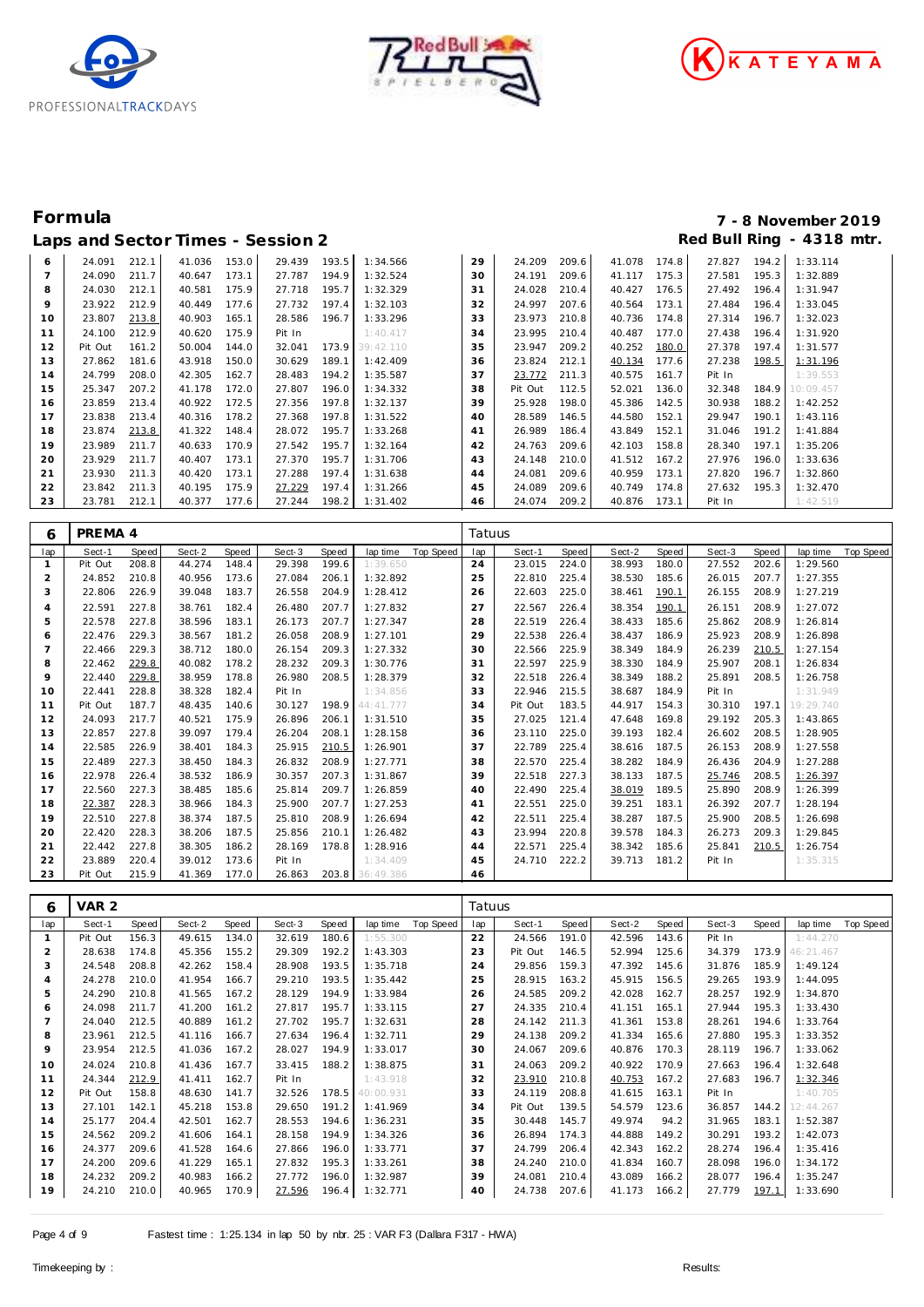





| Speed<br>lap time<br><b>Top Speed</b><br>1:37.004<br>163.4<br>46:17.669<br>183.1<br>1:48.676<br>194.2<br>1:41.637<br>193.9<br>1:34.193<br>195.7<br>1:33.311<br>197.4<br>1:33.643<br>192.2<br>1:33.998<br>196.7<br>1:32.094<br>1:33.094<br>196.4<br>195.7<br>1:32.454<br>1:39.099<br>13:05.112<br>145.0<br>174.5<br>1:52.760 | Sect-3<br>Pit In<br>34.883<br>31.463<br>29.015<br>28.095<br>27.721<br>27.640<br>29.497<br>27.468<br>28.165<br>27.613<br>Pit In | Speed<br>172.0<br>123.0<br>142.9<br>146.3<br>162.2<br>169.3<br>170.9<br>175.3<br>174.8<br>161.7          | Sect-2<br>39.961<br>56.489<br>48.192<br>45.954<br>41.652<br>41.426<br>40.840<br>40.428<br>40.438                     | Speed<br>212.5<br>148.9<br>186.0<br>181.9<br>209.6<br>210.8<br>211.7<br>211.7<br>210.8                          | Sect-1<br>23.742<br>Pit Out<br>29.021<br>26.668<br>24.446<br>24.164<br>25.163<br>24.073                                         | <b>Top Speed</b><br>lap<br>22<br>23<br>24<br>25<br>26<br>27<br>28                  | lap time<br>1:54.614<br>1:42.423<br>1:34.922<br>1:33.362<br>1:32.536<br>1:33.172                                                             | Speed<br>180.6<br>193.2<br>196.0<br>196.7<br>180.9                                                       | Sect-3<br>31.598<br>29.737<br>28.102<br>27.740                                                                       | Speed<br>134.3                                                                                                 | Sect-2                                                                                                               |                                                                                                                 |                                                                                                                                             | 7                                                                                                            |
|-----------------------------------------------------------------------------------------------------------------------------------------------------------------------------------------------------------------------------------------------------------------------------------------------------------------------------|--------------------------------------------------------------------------------------------------------------------------------|----------------------------------------------------------------------------------------------------------|----------------------------------------------------------------------------------------------------------------------|-----------------------------------------------------------------------------------------------------------------|---------------------------------------------------------------------------------------------------------------------------------|------------------------------------------------------------------------------------|----------------------------------------------------------------------------------------------------------------------------------------------|----------------------------------------------------------------------------------------------------------|----------------------------------------------------------------------------------------------------------------------|----------------------------------------------------------------------------------------------------------------|----------------------------------------------------------------------------------------------------------------------|-----------------------------------------------------------------------------------------------------------------|---------------------------------------------------------------------------------------------------------------------------------------------|--------------------------------------------------------------------------------------------------------------|
|                                                                                                                                                                                                                                                                                                                             |                                                                                                                                |                                                                                                          |                                                                                                                      |                                                                                                                 |                                                                                                                                 |                                                                                    |                                                                                                                                              |                                                                                                          |                                                                                                                      |                                                                                                                |                                                                                                                      | Speed                                                                                                           | Sect-1                                                                                                                                      | lap                                                                                                          |
|                                                                                                                                                                                                                                                                                                                             |                                                                                                                                |                                                                                                          |                                                                                                                      |                                                                                                                 |                                                                                                                                 |                                                                                    |                                                                                                                                              |                                                                                                          |                                                                                                                      |                                                                                                                | 50.408                                                                                                               | 160.3                                                                                                           | Pit Out                                                                                                                                     | $\mathbf{1}$                                                                                                 |
|                                                                                                                                                                                                                                                                                                                             |                                                                                                                                |                                                                                                          |                                                                                                                      |                                                                                                                 |                                                                                                                                 |                                                                                    |                                                                                                                                              |                                                                                                          |                                                                                                                      | 144.8                                                                                                          | 46.312                                                                                                               | 182.6                                                                                                           | 26.374                                                                                                                                      | $\overline{2}$                                                                                               |
|                                                                                                                                                                                                                                                                                                                             |                                                                                                                                |                                                                                                          |                                                                                                                      |                                                                                                                 |                                                                                                                                 |                                                                                    |                                                                                                                                              |                                                                                                          |                                                                                                                      | 164.1                                                                                                          | 41.564                                                                                                               | 205.2                                                                                                           | 25.256                                                                                                                                      | 3                                                                                                            |
|                                                                                                                                                                                                                                                                                                                             |                                                                                                                                |                                                                                                          |                                                                                                                      |                                                                                                                 |                                                                                                                                 |                                                                                    |                                                                                                                                              |                                                                                                          |                                                                                                                      | 170.9                                                                                                          | 41.671                                                                                                               | 212.5                                                                                                           | 23.951                                                                                                                                      | 4                                                                                                            |
|                                                                                                                                                                                                                                                                                                                             |                                                                                                                                |                                                                                                          |                                                                                                                      |                                                                                                                 |                                                                                                                                 |                                                                                    |                                                                                                                                              |                                                                                                          | 28.244                                                                                                               | 169.3                                                                                                          | 40.351                                                                                                               | 213.8                                                                                                           | 23.941                                                                                                                                      | 5                                                                                                            |
|                                                                                                                                                                                                                                                                                                                             |                                                                                                                                |                                                                                                          |                                                                                                                      |                                                                                                                 |                                                                                                                                 |                                                                                    |                                                                                                                                              | 195.7                                                                                                    | 28.132                                                                                                               | 166.7                                                                                                          | 40.837                                                                                                               | 214.2                                                                                                           | 24.203                                                                                                                                      | 6                                                                                                            |
|                                                                                                                                                                                                                                                                                                                             |                                                                                                                                |                                                                                                          |                                                                                                                      |                                                                                                                 |                                                                                                                                 |                                                                                    | 1:32.439                                                                                                                                     | 195.3                                                                                                    | 27.669                                                                                                               | 170.9                                                                                                          | 40.915                                                                                                               | 213.4                                                                                                           | 23.855                                                                                                                                      | $\overline{7}$                                                                                               |
|                                                                                                                                                                                                                                                                                                                             |                                                                                                                                |                                                                                                          |                                                                                                                      |                                                                                                                 |                                                                                                                                 | 29                                                                                 | 1:31.764                                                                                                                                     | 198.2                                                                                                    | 27.390                                                                                                               | 171.4                                                                                                          | 40.554                                                                                                               | 213.8                                                                                                           | 23.820                                                                                                                                      | 8                                                                                                            |
|                                                                                                                                                                                                                                                                                                                             |                                                                                                                                |                                                                                                          |                                                                                                                      |                                                                                                                 | 24.188                                                                                                                          | 30                                                                                 | 1:31.098                                                                                                                                     | 197.4                                                                                                    | 27.265                                                                                                               | 172.0                                                                                                          | 40.146                                                                                                               | 213.8                                                                                                           | 23.687                                                                                                                                      | $\circ$                                                                                                      |
|                                                                                                                                                                                                                                                                                                                             |                                                                                                                                |                                                                                                          | 41.083                                                                                                               | 212.9                                                                                                           | 23.846                                                                                                                          | 31                                                                                 | 1:34.934                                                                                                                                     | 190.1                                                                                                    | 31.223                                                                                                               | 172.5                                                                                                          | 40.051                                                                                                               | 213.8                                                                                                           | 23.660                                                                                                                                      | 10                                                                                                           |
|                                                                                                                                                                                                                                                                                                                             |                                                                                                                                | 173.1                                                                                                    | 40.885                                                                                                               | 210.8                                                                                                           | 23.956                                                                                                                          | 32                                                                                 | 1:40.081                                                                                                                                     |                                                                                                          | Pit In                                                                                                               | 170.9                                                                                                          | 40.217                                                                                                               | 213.4                                                                                                           | 23.992                                                                                                                                      | 11                                                                                                           |
|                                                                                                                                                                                                                                                                                                                             |                                                                                                                                | 172.0                                                                                                    | 40.459                                                                                                               | 210.8                                                                                                           | 24.040                                                                                                                          | 33                                                                                 | 39:59.031                                                                                                                                    | 182.7                                                                                                    | 31.866                                                                                                               | 139.9                                                                                                          | 47.181                                                                                                               | 174.8                                                                                                           | Pit Out                                                                                                                                     | 12                                                                                                           |
|                                                                                                                                                                                                                                                                                                                             | 36.497                                                                                                                         | 129.5                                                                                                    | 55.179                                                                                                               | 132.3                                                                                                           | Pit Out                                                                                                                         | 34                                                                                 | 1:41.387                                                                                                                                     | 188.8                                                                                                    | 29.815                                                                                                               | 151.7                                                                                                          | 44.560                                                                                                               | 180.1                                                                                                           | 27.012                                                                                                                                      | 13                                                                                                           |
|                                                                                                                                                                                                                                                                                                                             | 31.905                                                                                                                         | 96.4                                                                                                     | 50.380                                                                                                               | 161.0                                                                                                           | 30.475                                                                                                                          | 35                                                                                 | 1:35.540                                                                                                                                     | 196.7                                                                                                    | 28.621                                                                                                               | 163.6                                                                                                          | 41.830                                                                                                               | 205.2                                                                                                           | 25.089                                                                                                                                      | 14                                                                                                           |
| 196.0<br>1:41.657                                                                                                                                                                                                                                                                                                           | 30.195                                                                                                                         | 149.2                                                                                                    | 44.597                                                                                                               | 183.2                                                                                                           | 26.865                                                                                                                          | 36                                                                                 | 1:32.011                                                                                                                                     | 197.4                                                                                                    | 27.373                                                                                                               | 167.7                                                                                                          | 40.623                                                                                                               | 211.7                                                                                                           | 24.015                                                                                                                                      | 15                                                                                                           |
| 198.2<br>1:34.402                                                                                                                                                                                                                                                                                                           | 27.931                                                                                                                         | 162.7                                                                                                    | 41.718                                                                                                               | 204.0                                                                                                           | 24.753                                                                                                                          | 37                                                                                 | 1:31.905                                                                                                                                     | 197.1                                                                                                    | 27.239                                                                                                               | 171.4                                                                                                          | 40.814                                                                                                               | 212.1                                                                                                           | 23.852                                                                                                                                      | 16                                                                                                           |
| 1:32.490<br>198.2                                                                                                                                                                                                                                                                                                           | 27.558                                                                                                                         | 170.9                                                                                                    | 40.944                                                                                                               | 212.1                                                                                                           | 23.988                                                                                                                          | 38                                                                                 | 1:32.506                                                                                                                                     | 182.4                                                                                                    | 28.384                                                                                                               | 173.1                                                                                                          | 40.226                                                                                                               | 212.1                                                                                                           | 23.896                                                                                                                                      | 17                                                                                                           |
| 199.3<br>1:32.051                                                                                                                                                                                                                                                                                                           | 27.453                                                                                                                         | 170.9                                                                                                    | 40.708                                                                                                               | 215.1                                                                                                           | 23.890                                                                                                                          | 39                                                                                 | 1:42.013                                                                                                                                     | 197.1                                                                                                    | 28.169                                                                                                               | 153.4                                                                                                          | 49.499                                                                                                               | 211.3                                                                                                           | 24.345                                                                                                                                      | 18                                                                                                           |
| 194.2<br>1:31.938                                                                                                                                                                                                                                                                                                           | 27.448                                                                                                                         | 170.9                                                                                                    | 40.612                                                                                                               | 211.3                                                                                                           | 23.878                                                                                                                          | 40                                                                                 | 1:34.190                                                                                                                                     | 197.4                                                                                                    | 27.401                                                                                                               | 170.9                                                                                                          | 42.839                                                                                                               | 212.5                                                                                                           | 23.950                                                                                                                                      | 19                                                                                                           |
| 196.0<br>1:32.349                                                                                                                                                                                                                                                                                                           |                                                                                                                                |                                                                                                          |                                                                                                                      |                                                                                                                 |                                                                                                                                 |                                                                                    |                                                                                                                                              |                                                                                                          |                                                                                                                      |                                                                                                                |                                                                                                                      |                                                                                                                 |                                                                                                                                             |                                                                                                              |
| 193.9<br>1:31.890                                                                                                                                                                                                                                                                                                           |                                                                                                                                |                                                                                                          |                                                                                                                      |                                                                                                                 |                                                                                                                                 |                                                                                    |                                                                                                                                              |                                                                                                          |                                                                                                                      |                                                                                                                |                                                                                                                      |                                                                                                                 |                                                                                                                                             |                                                                                                              |
|                                                                                                                                                                                                                                                                                                                             |                                                                                                                                |                                                                                                          |                                                                                                                      |                                                                                                                 |                                                                                                                                 |                                                                                    |                                                                                                                                              |                                                                                                          |                                                                                                                      |                                                                                                                |                                                                                                                      |                                                                                                                 |                                                                                                                                             |                                                                                                              |
|                                                                                                                                                                                                                                                                                                                             |                                                                                                                                |                                                                                                          |                                                                                                                      |                                                                                                                 |                                                                                                                                 |                                                                                    |                                                                                                                                              |                                                                                                          |                                                                                                                      |                                                                                                                |                                                                                                                      |                                                                                                                 |                                                                                                                                             |                                                                                                              |
| Speed<br>Top Speed<br>lap time<br>204.5                                                                                                                                                                                                                                                                                     |                                                                                                                                |                                                                                                          |                                                                                                                      |                                                                                                                 |                                                                                                                                 |                                                                                    |                                                                                                                                              |                                                                                                          |                                                                                                                      |                                                                                                                |                                                                                                                      |                                                                                                                 |                                                                                                                                             |                                                                                                              |
| 41:39.223<br>209.7<br>1:29.435                                                                                                                                                                                                                                                                                              |                                                                                                                                |                                                                                                          |                                                                                                                      |                                                                                                                 |                                                                                                                                 |                                                                                    |                                                                                                                                              |                                                                                                          |                                                                                                                      |                                                                                                                |                                                                                                                      |                                                                                                                 |                                                                                                                                             |                                                                                                              |
| 209.3<br>1:28.309                                                                                                                                                                                                                                                                                                           |                                                                                                                                |                                                                                                          |                                                                                                                      |                                                                                                                 |                                                                                                                                 |                                                                                    |                                                                                                                                              |                                                                                                          |                                                                                                                      |                                                                                                                |                                                                                                                      |                                                                                                                 |                                                                                                                                             |                                                                                                              |
| 210.1<br>1:33.660                                                                                                                                                                                                                                                                                                           |                                                                                                                                |                                                                                                          |                                                                                                                      |                                                                                                                 |                                                                                                                                 |                                                                                    |                                                                                                                                              |                                                                                                          |                                                                                                                      |                                                                                                                |                                                                                                                      |                                                                                                                 |                                                                                                                                             |                                                                                                              |
| 205.7<br>1:27.597                                                                                                                                                                                                                                                                                                           |                                                                                                                                |                                                                                                          |                                                                                                                      |                                                                                                                 |                                                                                                                                 |                                                                                    |                                                                                                                                              |                                                                                                          |                                                                                                                      |                                                                                                                |                                                                                                                      |                                                                                                                 |                                                                                                                                             |                                                                                                              |
| 210.5<br>1:27.511                                                                                                                                                                                                                                                                                                           |                                                                                                                                |                                                                                                          |                                                                                                                      |                                                                                                                 |                                                                                                                                 |                                                                                    |                                                                                                                                              |                                                                                                          |                                                                                                                      |                                                                                                                |                                                                                                                      |                                                                                                                 |                                                                                                                                             |                                                                                                              |
| 210.5<br>1:29.210                                                                                                                                                                                                                                                                                                           |                                                                                                                                |                                                                                                          |                                                                                                                      |                                                                                                                 |                                                                                                                                 |                                                                                    |                                                                                                                                              |                                                                                                          |                                                                                                                      |                                                                                                                |                                                                                                                      |                                                                                                                 |                                                                                                                                             |                                                                                                              |
| 210.5<br>1:27.337                                                                                                                                                                                                                                                                                                           |                                                                                                                                |                                                                                                          |                                                                                                                      |                                                                                                                 |                                                                                                                                 |                                                                                    |                                                                                                                                              |                                                                                                          |                                                                                                                      |                                                                                                                |                                                                                                                      |                                                                                                                 |                                                                                                                                             |                                                                                                              |
| 210.1<br>1:29.730                                                                                                                                                                                                                                                                                                           |                                                                                                                                |                                                                                                          |                                                                                                                      |                                                                                                                 |                                                                                                                                 |                                                                                    |                                                                                                                                              |                                                                                                          |                                                                                                                      |                                                                                                                |                                                                                                                      |                                                                                                                 |                                                                                                                                             |                                                                                                              |
| 209.7<br>1:27.270                                                                                                                                                                                                                                                                                                           | 25.970                                                                                                                         | 175.9                                                                                                    | 38.788                                                                                                               | 227.8                                                                                                           | 22.512                                                                                                                          | 32                                                                                 | 1:27.619                                                                                                                                     | 210.9                                                                                                    | 26.296                                                                                                               | 173.1                                                                                                          | 38.862                                                                                                               | 230.8                                                                                                           | 22.461                                                                                                                                      | 10                                                                                                           |
|                                                                                                                                                                                                                                                                                                                             |                                                                                                                                |                                                                                                          |                                                                                                                      |                                                                                                                 | 22.415                                                                                                                          | 33                                                                                 | 1:41.129                                                                                                                                     |                                                                                                          | Pit In                                                                                                               | 150.8                                                                                                          | 39.687                                                                                                               | 230.8                                                                                                           | 22.488                                                                                                                                      | 11                                                                                                           |
|                                                                                                                                                                                                                                                                                                                             |                                                                                                                                |                                                                                                          |                                                                                                                      |                                                                                                                 |                                                                                                                                 |                                                                                    |                                                                                                                                              |                                                                                                          |                                                                                                                      | 144.4                                                                                                          | 50.031                                                                                                               | 143.8                                                                                                           | Pit Out                                                                                                                                     | 12                                                                                                           |
| 1:39.263                                                                                                                                                                                                                                                                                                                    | Pit In                                                                                                                         | 164.1                                                                                                    | 39.333                                                                                                               | 227.8                                                                                                           |                                                                                                                                 |                                                                                    |                                                                                                                                              |                                                                                                          |                                                                                                                      |                                                                                                                |                                                                                                                      | 223.1                                                                                                           |                                                                                                                                             | 13                                                                                                           |
| 202.6<br>16:32.503                                                                                                                                                                                                                                                                                                          | 29.466                                                                                                                         | 146.3                                                                                                    | 46.498                                                                                                               | 181.0                                                                                                           | Pit Out                                                                                                                         | 34                                                                                 | 38:03.661                                                                                                                                    | 201.9                                                                                                    | 30.213                                                                                                               |                                                                                                                |                                                                                                                      |                                                                                                                 |                                                                                                                                             |                                                                                                              |
| 207.3<br>1:32.587                                                                                                                                                                                                                                                                                                           | 27.180                                                                                                                         | 169.3                                                                                                    | 42.035                                                                                                               | 224.5                                                                                                           | 23.372                                                                                                                          | 35                                                                                 | 1:34.857                                                                                                                                     | 206.9                                                                                                    | 28.118                                                                                                               | 150.0                                                                                                          | 41.787                                                                                                               |                                                                                                                 | 24.952                                                                                                                                      |                                                                                                              |
| 210.5<br>1:29.444                                                                                                                                                                                                                                                                                                           | 26.492                                                                                                                         | 172.0                                                                                                    | 40.191                                                                                                               | 227.8                                                                                                           | 22.761                                                                                                                          | 36                                                                                 | 1:28.918                                                                                                                                     | 209.3                                                                                                    | 26.497                                                                                                               | 169.3                                                                                                          | 39.591                                                                                                               | 228.8                                                                                                           | 22.830                                                                                                                                      | 14                                                                                                           |
| 211.8<br>1:27.263                                                                                                                                                                                                                                                                                                           | 25.975                                                                                                                         | 177.0                                                                                                    | 38.788                                                                                                               | 227.3                                                                                                           | 22.500                                                                                                                          | 37                                                                                 | 1:28.094                                                                                                                                     | 207.3                                                                                                    | 26.364                                                                                                               | 172.5                                                                                                          | 39.134                                                                                                               | 228.8                                                                                                           | 22.596                                                                                                                                      | 15                                                                                                           |
| 210.9<br>1:27.863                                                                                                                                                                                                                                                                                                           | 26.563                                                                                                                         | 175.9                                                                                                    | 38.812                                                                                                               | 227.8                                                                                                           | 22.488                                                                                                                          | 38                                                                                 | 1:27.506                                                                                                                                     | 209.3                                                                                                    | 26.374                                                                                                               | 173.1                                                                                                          | 38.674                                                                                                               | 229.8                                                                                                           | 22.458                                                                                                                                      | 16                                                                                                           |
| 211.4<br>1:29.888                                                                                                                                                                                                                                                                                                           | 26.538                                                                                                                         | 166.7                                                                                                    | 39.399                                                                                                               | 224.0                                                                                                           | 23.951                                                                                                                          | 39                                                                                 | 1:27.376                                                                                                                                     | 209.3                                                                                                    | 26.010                                                                                                               | 178.2                                                                                                          | 38.923                                                                                                               | 228.8                                                                                                           | 22.443                                                                                                                                      | 17                                                                                                           |
| 212.2<br>1:27.162                                                                                                                                                                                                                                                                                                           | 25.870                                                                                                                         | 177.6                                                                                                    | 38.749                                                                                                               | 226.9                                                                                                           | 22.543                                                                                                                          | 40<br>41                                                                           | 1:27.637                                                                                                                                     | 210.1<br>209.7                                                                                           | 26.392                                                                                                               | 177.6                                                                                                          | 38.839                                                                                                               | 229.3                                                                                                           | 22.406                                                                                                                                      | 18<br>19                                                                                                     |
| 132.7<br>1:28.963                                                                                                                                                                                                                                                                                                           | 28.051                                                                                                                         | 177.6                                                                                                    | 38.289                                                                                                               | 226.9                                                                                                           | 22.623                                                                                                                          | 42                                                                                 | 1:31.088                                                                                                                                     |                                                                                                          | 27.788                                                                                                               | 152.5                                                                                                          | 40.848                                                                                                               | 228.3                                                                                                           | 22.452                                                                                                                                      | 20                                                                                                           |
| 212.2<br>1:35.490<br>211.4<br>1:26.971                                                                                                                                                                                                                                                                                      | 27.217<br>25.888                                                                                                               | 162.2<br>177.6                                                                                           | 41.809<br>38.630                                                                                                     | 224.5<br>228.3                                                                                                  | 26.464<br>22.453                                                                                                                | 43                                                                                 | 1:27.311<br>1:27.093                                                                                                                         | 210.1<br>209.3                                                                                           | 26.019<br>26.034                                                                                                     | 176.5<br>178.8                                                                                                 | 38.704<br>38.616                                                                                                     | 228.3<br>228.3                                                                                                  | 22.588<br>22.443                                                                                                                            | 21                                                                                                           |
|                                                                                                                                                                                                                                                                                                                             | 27.602<br>27.365<br>Sect-3<br>29.630<br>26.509<br>26.365<br>32.278<br>26.368<br>26.220<br>26.868<br>25.933<br>27.337           | 172.0<br>171.4<br>Speed<br>144.8<br>175.3<br>171.4<br>175.3<br>177.6<br>179.4<br>174.8<br>178.8<br>163.1 | 40.788<br>40.489<br>Sect-2<br>47.539<br>39.700<br>39.023<br>38.967<br>38.726<br>38.757<br>39.863<br>38.833<br>39.581 | 210.4<br>210.0<br><b>Speed</b><br>158.1<br>226.4<br>227.3<br>228.8<br>228.3<br>228.3<br>228.3<br>228.8<br>226.9 | 23.959<br>24.036<br>Tatuus<br>Sect-1<br>Pit Out<br>23.226<br>22.921<br>22.415<br>22.503<br>22.534<br>22.479<br>22.571<br>22.812 | 41<br>42<br>Top Speed<br>lap<br>23<br>24<br>25<br>26<br>27<br>28<br>29<br>30<br>31 | 1:31.018<br>1:30.815<br>lap time<br>2:01.371<br>1:43.600<br>1:30.204<br>1:28.562<br>1:27.763<br>1:49.920<br>1:28.096<br>1:27.662<br>1:40.214 | 197.8<br>198.5<br>Speed<br>202.6<br>204.5<br>208.1<br>208.1<br>210.5<br>209.3<br>210.5<br>209.7<br>209.3 | 27.063<br>27.003<br>Sect-3<br>30.448<br>29.014<br>26.997<br>26.654<br>26.295<br>27.719<br>26.359<br>26.473<br>31.314 | 175.3<br>173.6<br><b>Speed</b><br>154.7<br>143.6<br>169.8<br>171.4<br>174.2<br>138.1<br>174.8<br>174.8<br>72.7 | 40.125<br>40.153<br>Sect-2<br>58.840<br>51.112<br>40.159<br>39.127<br>38.997<br>53.769<br>39.226<br>38.832<br>46.401 | 212.5<br>212.1<br><b>Speed</b><br>149.1<br>227.8<br>228.3<br>229.3<br>230.8<br>103.9<br>229.3<br>231.3<br>230.8 | 23.830<br>23.659<br>PREMA <sub>5</sub><br>Sect-1<br>Pit Out<br>23.474<br>23.048<br>22.781<br>22.471<br>28.432<br>22.511<br>22.357<br>22.499 | 20<br>21<br>7<br>lap<br>$\mathbf{1}$<br>$\overline{2}$<br>3<br>4<br>5<br>6<br>$\overline{7}$<br>8<br>$\circ$ |

|     | MM <sub>1</sub> |       |        |       |        |       |          |           | Tatuus |         |       |          |       |        |       |                 |           |
|-----|-----------------|-------|--------|-------|--------|-------|----------|-----------|--------|---------|-------|----------|-------|--------|-------|-----------------|-----------|
| lap | Sect-1          | Speed | Sect-2 | Speed | Sect-3 | Speed | lap time | Top Speed | lap    | Sect-1  | Speed | Sect-2   | Speed | Sect-3 | Speed | lap time        | Top Speed |
|     | Pit Out         | 92.6  | 54.121 | 135.7 | 32.073 | 186.5 | 2:08.229 |           | 26     | 25.051  | 208.0 | 43.035   | 160.2 | 28.913 | 192.2 | 1:36.999        |           |
|     | 25.419          | 209.2 | 43.883 | 157.4 | 29.213 | 192.9 | 1:38.515 |           | 27     | 24.731  | 208.8 | 41.625   | 161.7 | 28.616 | 192.5 | 1:34.972        |           |
| 3   | 24.645          | 211.7 | 43.831 | 153.8 | 29.386 | 193.2 | 1:37.862 |           | 28     | 24.660  | 209.2 | 41.703   | 163.1 | 35.004 | 188.8 | 1:41.367        |           |
| 4   | 24.326          | 213.4 | 41.884 | 167.2 | 28.578 | 194.2 | 1:34.788 |           | 29     | 24.839  | 209.6 | 43.261   | 156.1 | 31.699 | 191.2 | 1:39.799        |           |
| 5   | 1:16.810        | 187.3 | 44.343 | 162.7 | 28.826 | 192.5 | 2:29.979 |           | 30     | 24.745  | 183.8 | 42.368   | 160.2 | 28.663 | 193.5 | 1:35.776        |           |
| 6   | 24.684          | 211.7 | 42.576 | 160.7 | 28.687 | 192.2 | 1:35.947 |           | 31     | 24.496  | 209.6 | 42.980   | 156.1 | 28.736 | 195.3 | 1:36.212        |           |
|     | 24.515          | 212.1 | 41.793 | 167.7 | 28.399 | 193.5 | 1:34.707 |           | 32     | 24.496  | 211.3 | 41.563   | 163.1 | 28.527 | 193.5 | 1:34.586        |           |
| 8   | 24.344          | 212.1 | 41.433 | 174.2 | 28.446 | 191.5 | 1:34.223 |           | 33     | 35.067  | 201.0 | 42.233   | 165.6 | 28.737 | 193.2 | 1:46.037        |           |
| 9   | 24.953          | 214.2 | 41.385 | 170.3 | 46.947 | 188.8 | 1:53.285 |           | 34     | 24.706  | 212.1 | 41.497   | 162.2 | 28.498 | 193.5 | 1:34.701        |           |
| 10  | 25,000          | 214.2 | 41.772 | 163.6 | 29.151 | 191.8 | 1:35.923 |           | 35     | 24.667  | 209.6 | 41.532   | 166.2 | 28.461 | 194.2 | 1:34.660        |           |
| 11  | 24.886          | 211.7 | 41.831 | 166.2 | Pit In |       | 1:48.067 |           | 36     | 24.444  | 210.0 | 42.944   | 156.1 | Pit In |       | 1:55.713        |           |
| 12  | Pit Out         | 106.0 | 52.528 | 137.4 | 31.552 | 188.2 | 9:36.516 |           | 37     | Pit Out | 50.0  | 1:08.421 | 121.6 | 38.657 |       | 140.8 43:37.416 |           |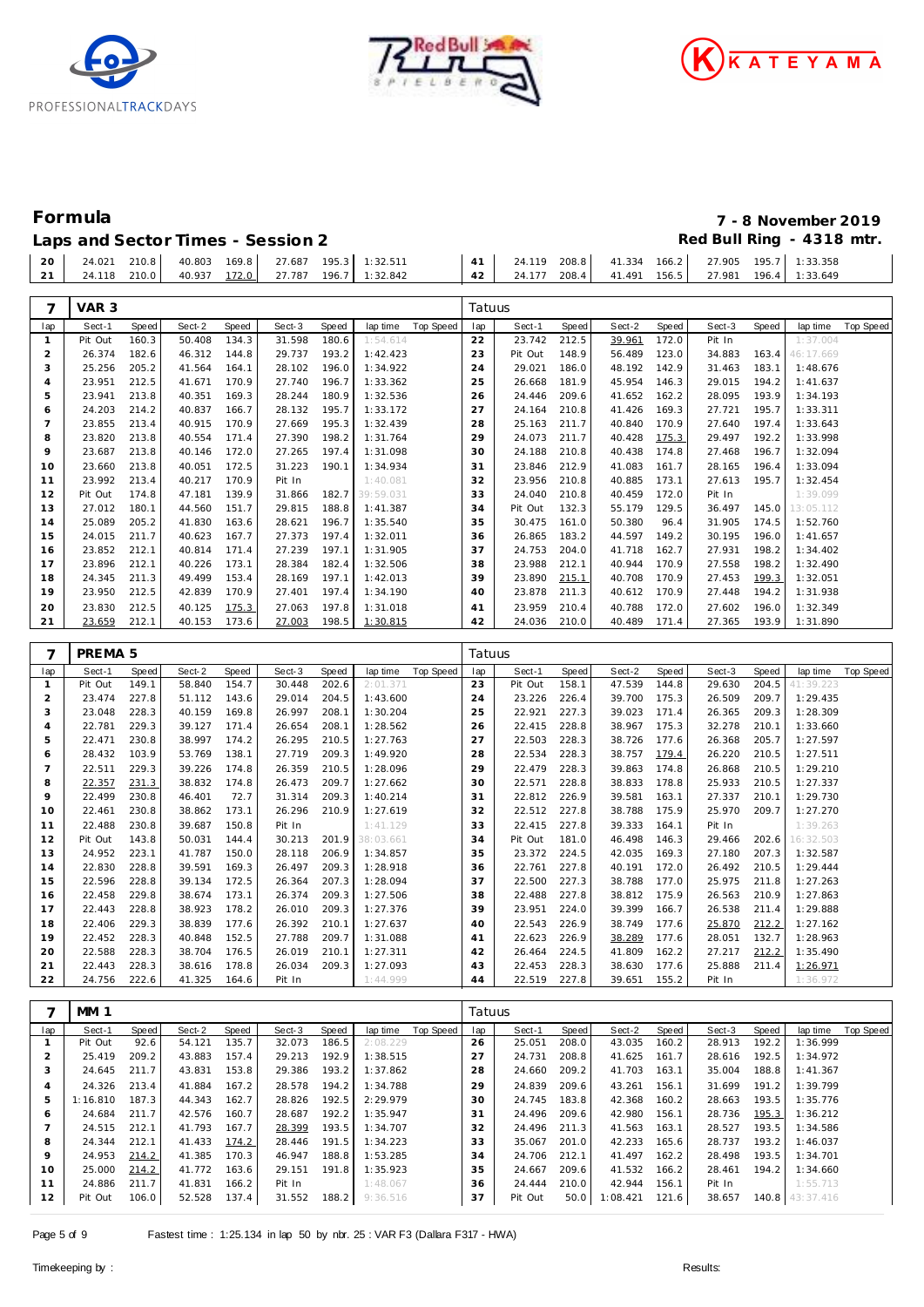





# **Formula 7 - 8 November 2019**

|    |         |       |        |       | Laps and Sector Times - Session 2 |       |                 |    |         |       |        |       |        |       | Red Bull Ring - 4318 mtr. |
|----|---------|-------|--------|-------|-----------------------------------|-------|-----------------|----|---------|-------|--------|-------|--------|-------|---------------------------|
| 13 | 25.731  | 207.2 | 44.751 | 152.1 | 29.908                            | 190.8 | 1:40.390        | 38 | 35.931  | 150.8 | 45.936 | 150.0 | 30.966 | 188.8 | 1:52.833                  |
| 14 | 24.852  | 208.4 | 42.990 | 161.7 | 29.255                            | 191.2 | 1:37.097        | 39 | 25.812  | 194.1 | 44.931 | 152.5 | 29.926 | 190.1 | 1:40.669                  |
| 15 | 25.068  | 207.6 | 43.357 | 158.4 | 29.722                            | 191.5 | 1:38.147        | 40 | 24.936  | 210.0 | 42.150 | 153.8 | 29.364 | 192.2 | 1:36.450                  |
| 16 | 24.744  | 208.8 | 41.781 | 164.1 | 29.151                            | 192.9 | 1:35.676        | 41 | 24.829  | 209.6 | 42.332 | 163.6 | 28.656 | 194.6 | 1:35.817                  |
| 17 | 24.756  | 210.0 | 41.647 | 165.1 | 28.788                            | 192.5 | 1:35.191        | 42 | 24.638  | 210.0 | 42.032 | 160.2 | 28.801 | 193.2 | 1:35.471                  |
| 18 | 24.595  | 210.0 | 41.539 | 165.1 | 28.579                            | 193.2 | 1:34.713        | 43 | 24.624  | 210.4 | 42.149 | 158.8 | 28.453 | 194.6 | 1:35.226                  |
| 19 | 24.564  | 210.0 | 41.993 | 163.6 | 49.027                            | 155.6 | 1:55.584        | 44 | 24.323  | 210.8 | 41.556 | 163.6 | 28.447 | 193.9 | 1:34.326                  |
| 20 | 26.249  | 209.2 | 41.720 | 162.2 | 29.003                            | 190.1 | 1:36.972        | 45 | 24.590  | 186.4 | 45.247 | 144.0 | Pit In |       | 1:51.772                  |
| 21 | 24.572  | 210.0 | 41.332 | 169.3 | 28.761                            | 193.2 | 1:34.665        | 46 | Pit Out | 183.2 | 43.567 | 156.1 | 30.442 | 193.2 | 5:11.631                  |
| 22 | 24.315  | 210.8 | 41.207 | 170.9 | 28.462                            | 194.2 | 1:33.984        | 47 | 24.741  | 211.3 | 43.969 | 153.4 | 28.900 | 194.9 | 1:37.610                  |
| 23 | 24.524  | 210.8 | 41.056 | 167.7 | 28.434                            | 193.9 | 1:34.014        | 48 | 24.541  | 211.7 | 42.414 | 157.0 | 28.793 | 193.9 | 1:35.748                  |
| 24 | 24.634  | 211.3 | 41.623 | 160.7 | Pit In                            |       | 1:50.631        | 49 | 24.415  | 211.7 | 41.570 | 161.7 | 28.510 | 195.3 | 1:34.495                  |
| 25 | Pit Out | 116.6 | 53.153 | 139.5 | 30.711                            |       | 187.8 25:31.882 | 50 | 24.533  | 210.0 | 41.602 | 166.2 | 28.598 | 195.3 | 1:34.733                  |

| 8              | VAR 4   |       |        |       |        |       |           |           | Tatuus |         |       |        |       |        |       |           |           |
|----------------|---------|-------|--------|-------|--------|-------|-----------|-----------|--------|---------|-------|--------|-------|--------|-------|-----------|-----------|
| lap            | Sect-1  | Speed | Sect-2 | Speed | Sect-3 | Speed | lap time  | Top Speed | lap    | Sect-1  | Speed | Sect-2 | Speed | Sect-3 | Speed | lap time  | Top Speed |
|                | Pit Out | 147.9 | 48.674 | 133.7 | 31.298 | 187.2 | 1:57.322  |           | 23     | 23.870  | 211.3 | 40.836 | 167.7 | 27.712 | 192.5 | 1:32.418  |           |
| $\overline{2}$ | 25.804  | 204.4 | 44.057 | 144.8 | 29.837 | 189.1 | 1:39.698  |           | 24     | 24.317  | 208.4 | 41.284 | 164.6 | Pit In |       | 1:41.161  |           |
| 3              | 25.176  | 204.4 | 42.516 | 153.4 | 28.723 | 193.9 | 1:36.415  |           | 25     | Pit Out | 157.7 | 52.190 | 138.5 | 32.662 | 186.2 | 45:04.618 |           |
| 4              | 24.482  | 211.3 | 42.022 | 163.6 | 29.068 | 194.2 | 1:35.572  |           | 26     | 26.000  | 202.5 | 44.141 | 153.8 | 30.668 | 190.1 | 1:40.809  |           |
| 5              | 24.379  | 211.3 | 41.561 | 160.7 | 28.237 | 196.0 | 1:34.177  |           | 27     | 25.859  | 183.8 | 43.438 | 157.0 | 28.552 | 194.9 | 1:37.849  |           |
| 6              | 24.144  | 212.5 | 41.284 | 160.7 | 28.677 | 190.5 | 1:34.105  |           | 28     | 24.555  | 208.0 | 41.715 | 163.1 | 28.496 | 194.2 | 1:34.766  |           |
|                | 24.391  | 212.1 | 41.776 | 162.7 | 28.253 | 194.2 | 1:34.420  |           | 29     | 24.427  | 208.4 | 41.524 | 163.6 | 28.051 | 195.3 | 1:34.002  |           |
| 8              | 24.284  | 211.7 | 41.237 | 158.8 | 27.897 | 197.1 | 1:33.418  |           | 30     | 24.330  | 208.4 | 42.173 | 161.7 | 29.996 | 194.2 | 1:36.499  |           |
| 9              | 24.141  | 211.3 | 41.238 | 167.2 | 28.584 | 184.3 | 1:33.963  |           | 31     | 24.372  | 209.6 | 41.537 | 167.7 | 27.709 | 197.4 | 1:33.618  |           |
| 10             | 24.548  | 210.4 | 41.401 | 163.1 | 28.035 | 196.0 | 1:33.984  |           | 32     | 24.106  | 210.0 | 41.083 | 164.6 | 27.614 | 197.1 | 1:32.803  |           |
| 11             | 24.106  | 211.7 | 41.399 | 162.7 | 27.952 | 195.7 | 1:33.457  |           | 33     | 24.003  | 210.8 | 40.957 | 167.7 | 27.546 | 197.1 | 1:32.506  |           |
| 12             | 24.314  | 211.3 | 41.142 | 163.1 | Pit In |       | 1:44.530  |           | 34     | 23.934  | 210.8 | 41.942 | 153.8 | 29.360 | 194.6 | 1:35.236  |           |
| 13             | Pit Out | 175.1 | 51.280 | 112.5 | 31.650 | 188.5 | 38:10.449 |           | 35     | 24.184  | 210.0 | 41.325 | 160.2 | Pit In |       | 1:40.446  |           |
| 14             | 25.641  | 192.4 | 43.631 | 154.7 | 29.292 | 192.5 | 1:38.564  |           | 36     | Pit Out | 130.7 | 51.666 | 125.6 | 34.223 | 173.6 | 12:30.227 |           |
| 15             | 24.731  | 208.4 | 42.729 | 158.4 | 28.883 | 195.3 | 1:36.343  |           | 37     | 27.263  | 171.8 | 47.728 | 137.8 | 32.206 | 183.7 | 1:47.197  |           |
| 16             | 24.276  | 211.3 | 41.544 | 157.9 | 27.994 | 196.7 | 1:33.814  |           | 38     | 25.970  | 194.8 | 44.525 | 146.7 | 30.048 | 193.2 | 1:40.543  |           |
| 17             | 24.061  | 211.7 | 41.232 | 161.7 | 28.092 | 197.8 | 1:33.385  |           | 39     | 25.381  | 207.2 | 43.623 | 146.7 | 30.354 | 186.9 | 1:39.358  |           |
| 18             | 24.100  | 211.7 | 41.060 | 165.1 | 28.065 | 196.0 | 1:33.225  |           | 40     | 27.051  | 208.0 | 43.040 | 156.5 | 29.214 | 193.2 | 1:39.305  |           |
| 19             | 24.028  | 211.3 | 40.923 | 166.7 | 27.645 | 197.8 | 1:32.596  |           | 41     | 24.521  | 209.6 | 42.796 | 149.2 | 29.527 | 197.1 | 1:36.844  |           |
| 20             | 23.897  | 212.9 | 41.093 | 165.1 | 27.743 | 197.1 | 1:32.733  |           | 42     | 24.282  | 210.8 | 41.836 | 163.1 | 28.368 | 195.3 | 1:34.486  |           |
| 21             | 23.956  | 212.5 | 40.740 | 167.2 | 27.676 | 197.1 | 1:32.372  |           | 43     | 24.426  | 208.8 | 41.339 | 163.1 | 27.937 | 195.7 | 1:33.702  |           |
| 22             | 23.937  | 212.1 | 40.933 | 165.6 | 27.530 | 198.2 | 1:32.400  |           | 44     | 24.288  | 208.8 | 41.710 | 161.7 | 28.166 | 196.7 | 1:34.164  |           |

| 8       | MM <sub>2</sub> |       |          |       |        |       |           |           | Tatuus |         |       |        |       |        |       |           |                  |
|---------|-----------------|-------|----------|-------|--------|-------|-----------|-----------|--------|---------|-------|--------|-------|--------|-------|-----------|------------------|
| lap     | Sect-1          | Speed | Sect-2   | Speed | Sect-3 | Speed | lap time  | Top Speed | lap    | Sect-1  | Speed | Sect-2 | Speed | Sect-3 | Speed | lap time  | <b>Top Speed</b> |
|         | Pit Out         | 142.6 | 52.336   | 121.3 | 35.065 | 148.8 | 2:02.555  |           | 26     | 24.530  | 210.0 | 41.612 | 156.5 | 28.720 | 192.9 | 1:34.862  |                  |
| 2       | 30.001          | 180.4 | 49.569   | 137.4 | 32.514 | 186.2 | 1:52.084  |           | 27     | 24.290  | 210.4 | 41.450 | 157.9 | 28.658 | 193.2 | 1:34.398  |                  |
| 3       | 26.678          | 206.8 | 44.637   | 131.4 | 31.023 | 187.2 | 1:42.338  |           | 28     | 24.324  | 210.8 | 41.255 | 155.6 | 28.417 | 193.2 | 1:33.996  |                  |
| 4       | 25.179          | 210.4 | 43.812   | 137.8 | 32.316 | 183.7 | 1:41.307  |           | 29     | 24.241  | 210.8 | 41.682 | 153.8 | 28.619 | 193.9 | 1:34.542  |                  |
| 5       | 26.772          | 203.7 | 1:11.732 | 131.7 | 32.192 | 188.8 | 2:10.696  |           | 30     | 24.373  | 211.3 | 41.297 | 159.3 | 28.259 | 194.9 | 1:33.929  |                  |
| 6       | 25.186          | 210.4 | 43.074   | 140.3 | 29.975 | 189.8 | 1:38.235  |           | 31     | 24.353  | 211.7 | 44.694 | 145.6 | Pit In |       | 1:49.497  |                  |
| 7       | 25.032          | 210.8 | 42.868   | 143.6 | 29.740 | 189.8 | 1:37.640  |           | 32     | Pit Out | 90.1  | 53.764 | 130.4 | 33.294 | 184.0 | 48:13.924 |                  |
| 8       | 24.915          | 210.8 | 42.543   | 147.5 | 29.892 | 190.5 | 1:37.350  |           | 33     | 27.777  | 175.1 | 47.910 | 144.4 | 29.912 | 189.5 | 1:45.599  |                  |
| $\circ$ | 24.752          | 210.8 | 42.658   | 145.9 | 29.293 | 192.2 | 1:36.703  |           | 34     | 25.228  | 207.6 | 43.274 | 144.0 | 29.546 | 190.1 | 1:38.048  |                  |
| 10      | 24.737          | 210.4 | 42.238   | 147.5 | 29.069 | 191.2 | 1:36.044  |           | 35     | 25.746  | 207.6 | 42.562 | 142.5 | 29.342 | 191.8 | 1:37.650  |                  |
| 11      | 24.600          | 210.8 | 42.100   | 146.7 | Pit In |       | 1:44.713  |           | 36     | 24.725  | 209.2 | 42.242 | 152.1 | 29.092 | 192.9 | 1:36.059  |                  |
| 12      | Pit Out         | 149.4 | 49.382   | 136.4 | 33.305 | 182.1 | 9:35.535  |           | 37     | 24.663  | 209.2 | 41.871 | 154.3 | 29.485 | 193.5 | 1:36.019  |                  |
| 13      | 26.764          | 170.7 | 46.127   | 149.6 | 31.283 | 189.8 | 1:44.174  |           | 38     | 24.822  | 208.8 | 46.961 | 138.8 | 29.583 | 191.5 | 1:41.366  |                  |
| 14      | 25.069          | 209.2 | 42.709   | 143.6 | 29.555 | 191.8 | 1:37.333  |           | 39     | 24.731  | 208.8 | 42.454 | 146.3 | 29.195 | 191.5 | 1:36.380  |                  |
| 15      | 24.697          | 209.6 | 42.453   | 148.4 | 29.849 | 192.2 | 1:36.999  |           | 40     | 24.721  | 208.4 | 41.645 | 155.2 | 28.917 | 191.8 | 1:35.283  |                  |
| 16      | 24.579          | 211.7 | 41.747   | 148.8 | 29.082 | 192.2 | 1:35.408  |           | 41     | 24.593  | 208.8 | 44.549 | 154.3 | 33.520 | 184.9 | 1:42.662  |                  |
| 17      | 24.608          | 210.8 | 42.019   | 147.5 | 29.025 | 192.5 | 1:35.652  |           | 42     | 26.399  | 197.3 | 46.843 | 134.3 | Pit In |       | 1:56.613  |                  |
| 18      | 24.551          | 210.0 | 42.031   | 150.8 | 28.898 | 192.2 | 1:35.480  |           | 43     | Pit Out | 134.1 | 54.451 | 131.4 | 33.537 | 186.2 | 6:41.510  |                  |
| 19      | 24.544          | 209.6 | 41.912   | 155.6 | 28.976 | 191.5 | 1:35.432  |           | 44     | 27.775  | 153.8 | 46.273 | 146.7 | 30.590 | 188.8 | 1:44.638  |                  |
| 20      | 24.656          | 209.2 | 41.589   | 156.1 | 29.053 | 191.8 | 1:35.298  |           | 45     | 25.340  | 208.4 | 43.199 | 144.8 | 29.644 | 190.8 | 1:38.183  |                  |
| 21      | 25.260          | 208.8 | 43.678   | 148.8 | Pit In |       | 1:47.051  |           | 46     | 24.827  | 209.6 | 42.427 | 150.0 | 29.215 | 192.5 | 1:36.469  |                  |
| 22      | Pit Out         | 145.9 | 47.088   | 147.5 | 31.062 | 187.5 | 13:39.236 |           | 47     | 24.578  | 210.0 | 48.762 | 148.4 | 29.610 | 193.2 | 1:42.950  |                  |
| 23      | 26.756          | 166.5 | 43.194   | 147.5 | 29.372 | 191.5 | 1:39.322  |           | 48     | 25.924  | 208.8 | 42.211 | 149.2 | 31.786 | 186.2 | 1:39.921  |                  |
| 24      | 24.681          | 209.6 | 42.128   | 146.7 | 28.735 | 192.2 | 1:35.544  |           | 49     | 25.329  | 211.7 | 42.808 | 143.6 | Pit In |       | 1:50.117  |                  |
| 25      | 24.419          | 210.4 | 43.010   | 147.1 | 29.255 | 190.8 | 1:36.684  |           | 50     |         |       |        |       |        |       |           |                  |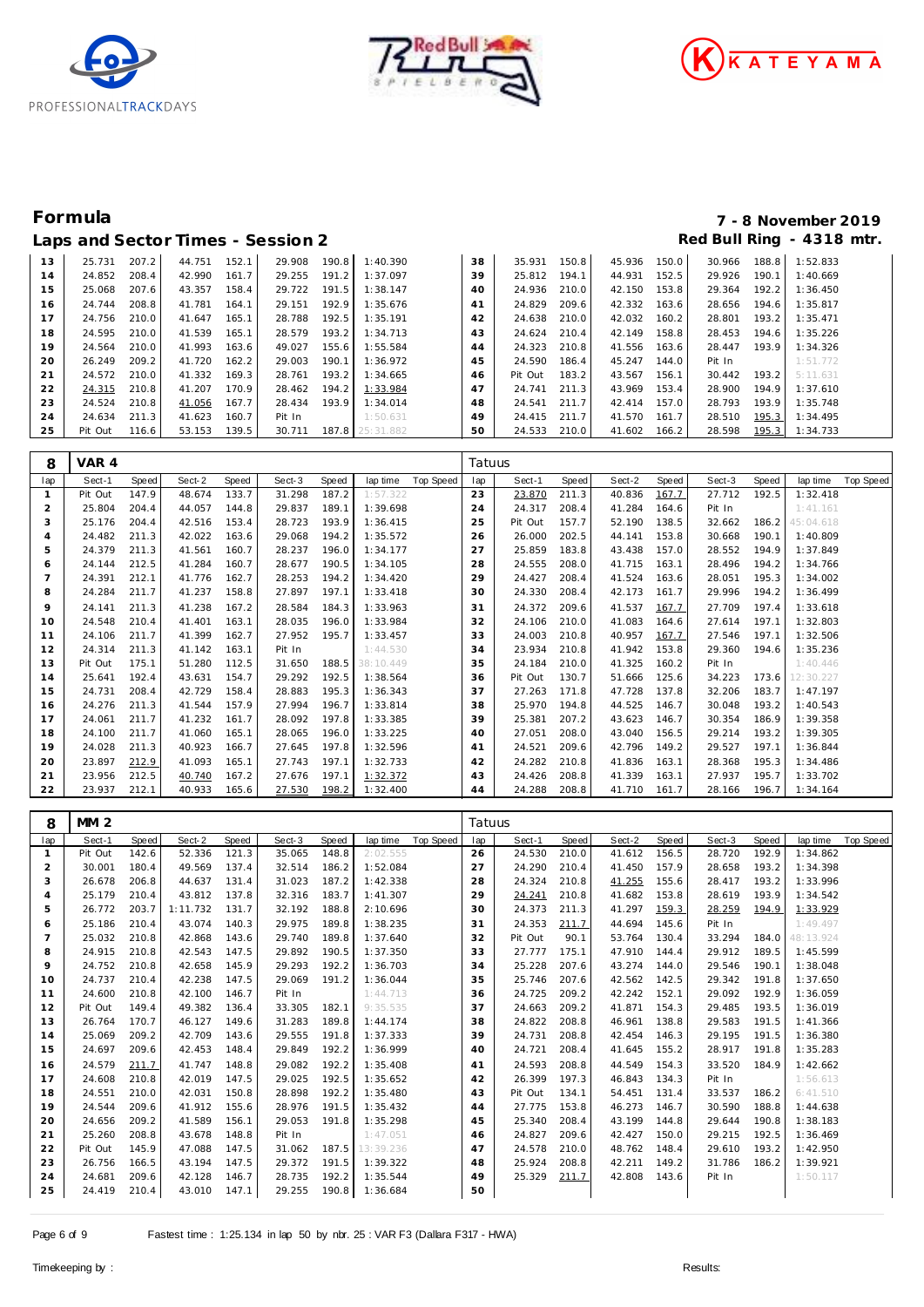





| 9              | MM3                   |       |          |       |              |       |           |           | Tatuus |              |       |              |       |          |       |           |                  |
|----------------|-----------------------|-------|----------|-------|--------------|-------|-----------|-----------|--------|--------------|-------|--------------|-------|----------|-------|-----------|------------------|
| lap            | Sect-1                | Speed | Sect-2   | Speed | Sect-3       | Speed | lap time  | Top Speed | lap    | Sect-1       | Speed | Sect-2       | Speed | Sect-3   | Speed | lap time  | <b>Top Speed</b> |
| $\mathbf{1}$   | Pit Out               | 160.0 | 50.748   | 147.5 | 31.693       | 187.2 | 1:55.401  |           | 26     | 24.174       | 213.4 | 41.172       | 170.9 | 28.130   | 196.4 | 1:33.476  |                  |
| $\overline{2}$ | 25.636                | 210.4 | 43.170   | 156.1 | 29.223       | 192.5 | 1:38.029  |           | 27     | 24.114       | 212.9 | 40.933       | 167.2 | 28.019   | 196.0 | 1:33.066  |                  |
| 3              | 24.752                | 210.4 | 42.487   | 162.7 | 29.461       | 192.2 | 1:36.700  |           | 28     | 24.076       | 212.9 | 40.759       | 167.7 | 28.056   | 194.9 | 1:32.891  |                  |
| $\overline{4}$ | 27.744                | 206.0 | 42.432   | 165.1 | 29.466       | 192.5 | 1:39.642  |           | 29     | 24.076       | 213.4 | 41.129       | 167.7 | 28.037   | 196.0 | 1:33.242  |                  |
| 5              | 24.810                | 212.5 | 41.744   | 165.1 | 29.229       | 193.9 | 1:35.783  |           | 30     | 24.521       | 186.0 | 46.823       | 156.1 | Pit In   |       | 1:50.554  |                  |
| 6              | 24.498                | 213.4 | 41.890   | 164.6 | 29.154       | 192.2 | 1:35.542  |           | 31     | Pit Out      | 184.4 | 50.571       | 153.4 | 31.739   | 186.5 | 56:45.051 |                  |
| $\overline{7}$ | 24.534                | 212.9 | 41.994   | 165.1 | 28.790       | 194.6 | 1:35.318  |           | 32     | 24.982       | 208.0 | 42.831       | 157.4 | 1:16.246 | 167.7 | 2:24.059  |                  |
| 8              | 24.325                | 213.8 | 41.621   | 164.1 | 28.745       | 194.9 | 1:34.691  |           | 33     | 25.918       | 207.2 | 42.697       | 159.3 | 29.309   | 190.8 | 1:37.924  |                  |
| 9              | 24.381                | 212.5 | 41.581   | 161.2 | 28.853       | 194.2 | 1:34.815  |           | 34     | 24.954       | 208.0 | 41.836       | 164.1 | 29.315   | 193.9 | 1:36.105  |                  |
| 10             | 26.975                | 166.2 | 46.931   | 156.1 | Pit In       |       | 1:57.183  |           | 35     | 24.451       | 211.7 | 41.333       | 167.2 | 28.384   | 194.9 | 1:34.168  |                  |
| 11             | Pit Out               | 146.1 | 46.136   | 155.6 | 30.592       | 190.5 | 10:59.078 |           | 36     | 24.302       | 211.3 | 41.486       | 165.1 | 28.277   | 195.7 | 1:34.065  |                  |
| 12             | 25.296                | 209.6 | 42.880   | 162.7 | 29.260       | 193.2 | 1:37.436  |           | 37     | 24.305       | 209.6 | 41.174       | 167.2 | 28.223   | 196.0 | 1:33.702  |                  |
| 13             | 24.631                | 210.0 | 44.044   | 160.2 | 28.701       | 193.5 | 1:37.376  |           | 38     | 24.399       | 210.0 | 41.269       | 169.8 | 28.753   | 195.3 | 1:34.421  |                  |
| 14             | 24.467                | 213.8 | 41.866   | 165.1 | 28.568       | 196.0 | 1:34.901  |           | 39     | 24.412       | 210.4 | 41.198       | 169.3 | 28.134   | 196.4 | 1:33.744  |                  |
| 15             | 24.369                | 213.8 | 42.137   | 164.6 | 29.004       | 195.3 | 1:35.510  |           | 40     | 24.413       | 207.6 | 45.949       | 160.7 | Pit In   |       | 1:51.321  |                  |
| 16             | 24.249                | 213.4 | 41.881   | 168.8 | 28.435       | 196.4 | 1:34.565  |           | 41     | Pit Out      | 187.3 | 49.374       | 152.5 | 35.563   | 165.6 | 6:42.252  |                  |
| 17             | 24.319                | 213.8 | 42.510   | 174.2 | 29.021       | 194.6 | 1:35.850  |           | 42     | 26.305       | 175.4 | 46.472       | 150.8 | 29.624   | 193.2 | 1:42.401  |                  |
| 18             | 24.368                | 212.5 | 40.796   | 173.1 | 28.535       | 196.7 | 1:33.699  |           | 43     | 24.742       | 211.3 | 42.113       | 168.2 | 28.760   | 195.3 | 1:35.615  |                  |
| 19             | 24.089                | 212.5 | 41.068   | 167.2 | 28.393       | 196.4 | 1:33.550  |           | 44     | 24.493       | 210.8 | 46.152       | 165.6 | 28.589   | 196.0 | 1:39.234  |                  |
| 20             | 26.546                | 153.2 | 45.860   | 157.9 | Pit In       |       | 1:51.904  |           | 45     | 24.581       | 211.7 | 41.263       | 165.6 | 28.382   | 196.7 | 1:34.226  |                  |
| 21             | Pit Out               | 202.9 | 44.176   | 164.1 | 28.918       | 194.2 | 11:22.879 |           | 46     | 24.721       | 210.8 | 43.619       | 164.6 | 28.444   | 197.4 | 1:36.784  |                  |
| 22             | 24.562                | 211.7 | 41.835   | 162.7 | 28.399       | 195.3 | 1:34.796  |           | 47     | 24.509       | 213.4 | 41.225       | 168.8 | 28.244   | 198.5 | 1:33.978  |                  |
| 23             | 24.254                | 213.4 | 41.729   | 166.2 | 28.267       | 195.3 | 1:34.250  |           | 48     | 24.146       | 214.2 | 41.162       | 163.1 | 28.286   | 196.0 | 1:33.594  |                  |
| 24             | 24.310                | 212.5 | 41.432   | 166.2 | 28.447       | 193.9 | 1:34.189  |           | 49     | 24.167       | 213.4 | 41.294       | 164.6 | 28.178   | 198.2 | 1:33.639  |                  |
| 25             | 24.155                | 212.9 | 41.563   | 168.2 | 28.248       | 196.0 | 1:33.966  |           | 50     |              |       |              |       |          |       |           |                  |
|                |                       |       |          |       |              |       |           |           |        |              |       |              |       |          |       |           |                  |
| 14             | BHAITECH <sub>1</sub> |       |          |       |              |       |           |           | Tatuus |              |       |              |       |          |       |           |                  |
|                |                       |       |          |       |              |       |           |           |        |              |       |              |       |          |       |           |                  |
| lap            | Sect-1                | Speed | Sect-2   | Speed | Sect-3       | Speed | lap time  | Top Speed | lap    | Sect-1       | Speed | Sect-2       | Speed | Sect-3   | Speed | lap time  | <b>Top Speed</b> |
| $\mathbf{1}$   | Pit Out               | 74.5  | 1:05.176 | 116.6 | 46.070       | 108.0 | 2:34.869  |           | 26     | 24.566       | 208.4 | 42.530       | 159.3 | 28.763   | 190.5 | 1:35.859  |                  |
| $\overline{2}$ | 38.998                | 116.6 | 49.609   | 140.6 | 31.389       | 185.9 | 1:59.996  |           | 27     | 24.878       | 207.2 | 41.969       | 158.8 | Pit In   |       | 1:48.547  |                  |
| 3              | 25.481                | 206.0 | 43.869   | 149.2 | 30.358       | 186.5 | 1:39.708  |           | 28     | Pit Out      | 75.8  | 1:12.532     | 125.3 | 36.171   | 140.3 | 50:41.477 |                  |
| 4              | 25.048                | 207.6 | 43.410   | 151.7 | 30.714       | 186.9 | 1:39.172  |           | 29     | 33.575       | 129.2 | 51.022       | 140.6 | 32.165   | 180.6 | 1:56.762  |                  |
| 5              | 24.950                | 208.4 | 42.935   | 155.2 | 29.455       | 189.5 | 1:37.340  |           | 30     | 26.711       | 204.8 | 44.872       | 150.8 | 30.042   | 189.1 | 1:41.625  |                  |
| 6              | 24.583                | 209.6 | 42.772   | 162.2 | 29.392       | 188.8 | 1:36.747  |           | 31     | 25.568       | 205.6 | 43.312       | 155.2 | 33.515   | 182.4 | 1:42.395  |                  |
| $\overline{7}$ | 24.422                | 209.6 | 42.318   | 163.1 | 28.901       | 191.2 | 1:35.641  |           | 32     | 25.931       | 207.2 | 44.081       | 153.0 | 29.863   | 190.1 | 1:39.875  |                  |
| 8              | 28.817                | 202.5 | 49.436   | 155.6 | 29.413       | 189.1 | 1:47.666  |           | 33     | 24.968       | 206.0 | 43.024       | 157.0 | 29.446   | 191.5 | 1:37.438  |                  |
| 9              | 24.795                | 209.2 | 42.934   | 157.9 | 30.374       | 191.5 | 1:38.103  |           | 34     | 24.905       | 206.8 | 44.695       | 159.8 | 29.651   | 189.5 | 1:39.251  |                  |
| 10             | 24.614                | 210.0 | 43.853   | 139.9 | 30.077       | 184.3 | 1:38.544  |           | 35     | 25.018       | 208.0 | 42.655       | 161.2 | 29.275   | 192.9 | 1:36.948  |                  |
| 11             | 24.653                | 209.6 | 42.818   | 151.7 | 29.307       | 189.8 | 1:36.778  |           | 36     | 24.790       | 207.6 | 42.277       | 160.2 | 28.996   | 192.2 | 1:36.063  |                  |
| 12             | 24.463                | 208.4 | 42.087   | 164.1 | 28.958       | 189.5 | 1:35.508  |           | 37     | 24.801       | 207.2 | 42.383       | 160.7 | 29.300   | 189.1 | 1:36.484  |                  |
| 13             | 24.529                | 208.4 | 42.405   | 163.1 | Pit In       |       | 1:50.617  |           | 38     | 24.908       | 207.2 | 42.454       | 165.1 | 29.179   | 189.5 | 1:36.541  |                  |
| 14             | Pit Out               | 67.5  | 1:28.039 | 108.2 | 43.497       | 109.5 | 15:20.666 |           | 39     | 24.688       | 207.6 | 41.978       | 159.8 | 30.124   | 176.2 | 1:36.790  |                  |
| 15             | 38.709                | 174.0 | 46.049   | 150.8 | 30.132       | 189.1 | 1:54.890  |           | 40     | 25.759       | 206.0 | 49.729       | 147.5 | Pit In   |       | 1:59.071  |                  |
| 16             | 33.989                | 87.8  | 48.407   | 152.1 | 29.660       | 189.5 | 1:52.056  |           | 41     | Pit Out      | 61.9  | 1:09.926     | 111.6 | 39.065   | 128.9 | 18:22.038 |                  |
| 17             | 25.094                | 206.0 | 42.937   | 158.8 | 29.202       | 190.8 | 1:37.233  |           | 42     | 33.958       | 142.6 | 54.286       | 132.7 | 32.412   | 184.9 | 2:00.656  |                  |
| 18             | 24.891                | 207.6 | 44.297   | 157.4 | 29.510       | 185.2 | 1:38.698  |           | 43     | 25.962       | 206.8 | 44.761       | 153.0 | 29.687   | 190.5 | 1:40.410  |                  |
| 19             | 24.976                | 206.4 | 42.485   | 157.0 | 29.115 190.1 |       | 1:36.576  |           | 44     | 28.873 201.7 |       | 43.338 160.2 |       | 29.283   | 189.5 | 1:41.494  |                  |
| 20             | 24.767                | 206.4 | 42.271   | 159.3 | 28.885       | 190.5 | 1:35.923  |           | 45     | 24.820       | 207.6 | 42.355       | 164.1 | 28.876   | 192.2 | 1:36.051  |                  |
| 21             | 24.659                | 206.8 | 42.275   | 162.2 | 28.857 189.8 |       | 1:35.791  |           | 46     | 24.715       | 208.0 | 42.393       | 162.7 | 28.796   | 188.5 | 1:35.904  |                  |
| 22             | 24.541                | 207.2 | 41.943   | 161.2 | 28.752 189.1 |       | 1:35.236  |           | 47     | 28.334       | 203.3 | 42.158 162.7 |       | 28.708   | 193.5 | 1:39.200  |                  |
| 23             | 24.647                | 207.2 | 42.304   | 160.7 | 28.852 191.8 |       | 1:35.803  |           | 48     | 25.178       | 207.2 | 43.012 164.1 |       | 28.720   | 192.9 | 1:36.910  |                  |
| 24             | 24.697                | 207.2 | 42.277   | 162.7 | 28.616 192.2 |       | 1:35.590  |           | 49     | 24.395       | 211.7 | 42.123       | 162.7 | 28.476   | 192.2 | 1:34.994  |                  |
| 25             | 24.522                | 208.0 | 41.689   | 162.2 | 28.474       | 192.2 | 1:34.685  |           | 50     | 24.617       | 208.0 | 41.884       | 161.7 | Pit In   |       | 1:48.914  |                  |
|                |                       |       |          |       |              |       |           |           |        |              |       |              |       |          |       |           |                  |
| 16             | BHAITECH <sub>2</sub> |       |          |       |              |       |           |           | Tatuus |              |       |              |       |          |       |           |                  |

| E CO | <u>DIAILUIL</u> |       |        |           |        |       |          |           | ratuus |              |       |              |         |        |       |          |                    |
|------|-----------------|-------|--------|-----------|--------|-------|----------|-----------|--------|--------------|-------|--------------|---------|--------|-------|----------|--------------------|
| lap  | Sect-1          | Speed | Sect-2 | Speed     | Sect-3 | Speed | lap time | Top Speed | lap    | Sect-1       | Speed | Sect-2       | Speed I | Sect-3 | Speed |          | lap time Top Speed |
|      | Pit Out         | 187.7 | 46.750 | 147.5     | 31.887 | 184.3 | 1:48.525 |           | 34     | 26.663       | 201.0 | 44.379       | 153.8   | 30.056 | 188.5 | 1:41.098 |                    |
|      | 25.957          | 204.8 | 44.025 | 150.4     | 30.406 | 188.2 | 1:40.388 |           | 35     | 25.166       | 206.0 | 43.087       | 161.7   | 29.809 | 188.5 | 1:38.062 |                    |
|      | 25.112          | 207.2 | 43.337 | 150.4     | 30.223 | 187.5 | 1:38.672 |           | 36     | 24.895       | 206.0 | 42.839       | 157.0   | 29.519 | 188.8 | 1:37.253 |                    |
|      | 24.942          | 207.6 | 44.237 | 152.1     | 30.034 | 188.8 | 1:39.213 |           | 37     | 24.928       | 206.8 | 42.773       | 156.1   | 29.831 | 188.5 | 1:37.532 |                    |
|      | 24.888          | 208.8 | 42.856 | 152.5     | 30.396 | 190.1 | 1:38.140 |           | 38     | 24.658       | 208.0 | 41.982       | 164.1   | 29.284 | 191.2 | 1:35.924 |                    |
| 6    | 24.606          | 210.0 | 42.644 | 156.5     | 29.542 | 189.8 | 1:36.792 |           | 39     | 24.623       | 207.2 | 41.945 160.2 |         | 29.272 | 191.2 | 1:35.840 |                    |
|      | 24.569 210.0    |       | 42.364 | $156.5$ I | 29.376 | 189.1 | 1:36.309 |           | 40     | 24.610 209.2 |       | 43.105       | 160.2   | 29.730 | 190.5 | 1:37.445 |                    |
|      |                 |       |        |           |        |       |          |           |        |              |       |              |         |        |       |          |                    |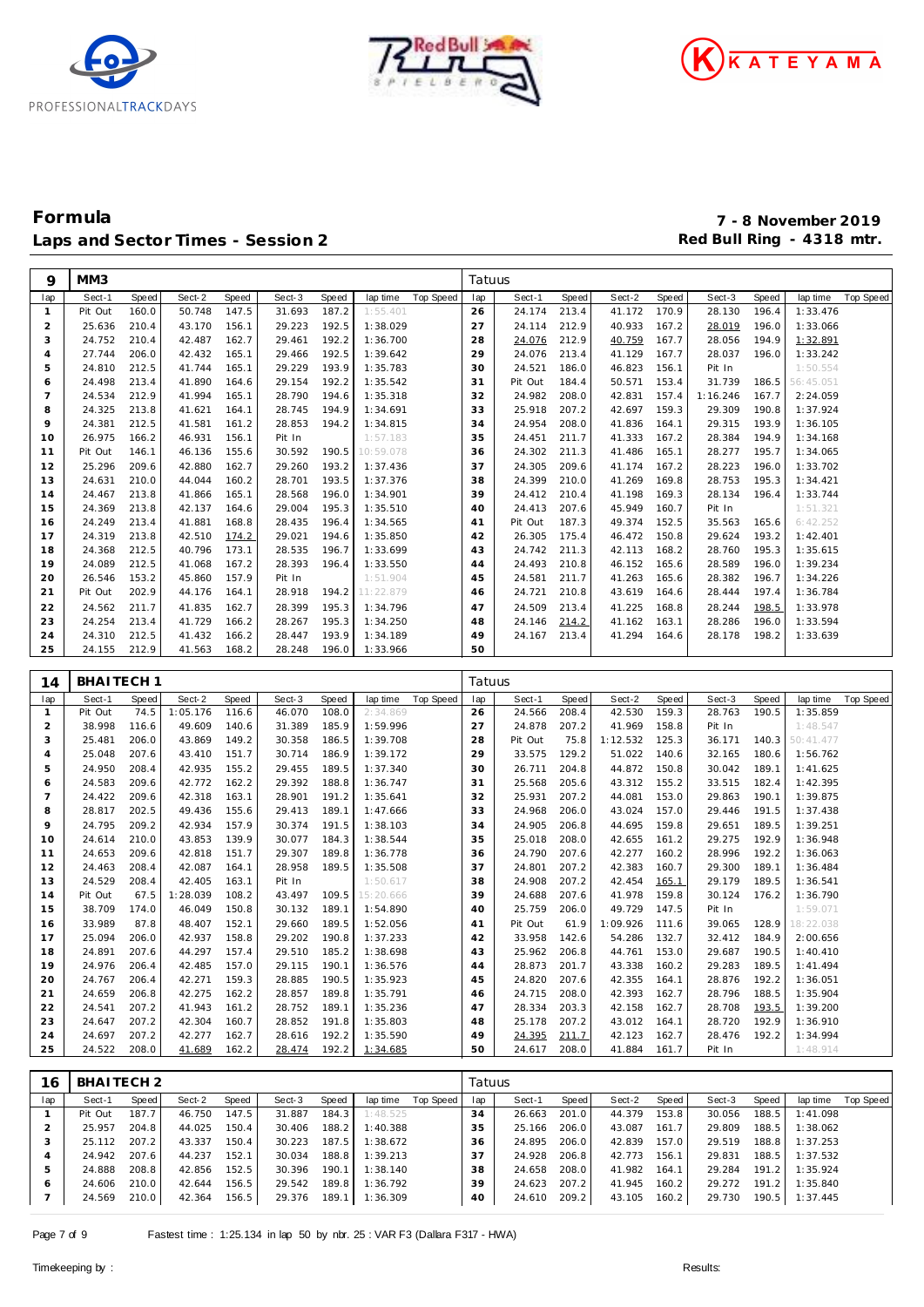





| 8<br>210.0<br>210.0<br>24.586<br>42.437<br>144.8<br>190.1<br>1:36.668<br>41<br>24.671<br>42.269<br>164.6<br>29.394<br>1:36.334<br>29.645<br>190.1<br>9<br>24.509<br>210.0<br>1:36.211<br>24.547<br>206.8<br>1:35.610<br>42.208<br>160.2<br>29.494<br>189.1<br>42<br>41.906<br>165.6<br>29.157<br>190.1<br>206.8<br>24.465<br>210.0<br>42.068<br>189.5<br>1:35.919<br>24.571<br>41.737<br>28.824<br>1:35.132<br>10<br>160.7<br>29.386<br>43<br>164.6<br>189.5<br>207.6<br>24.589<br>208.8<br>42.010<br>159.8<br>29.339<br>189.1<br>1:35.938<br>24.529<br>41.683<br>28.721<br>1:34.933<br>167.2<br>190.5<br>11<br>44<br>12<br>24.970<br>209.6<br>42.165<br>29.934<br>1:37.069<br>24.366<br>208.4<br>41.486<br>146.3<br>190.5<br>45<br>29.039<br>190.5<br>1:34.891<br>169.3<br>13<br>24.502<br>42.156<br>29.171<br>190.8<br>1:35.829<br>24.577<br>207.2<br>41.452<br>1:34.981<br>210.8<br>160.2<br>28.952<br>189.1<br>46<br>168.2<br>24.531<br>42.454<br>Pit In<br>1:47.379<br>24.836<br>206.4<br>1:35.294<br>210.0<br>159.3<br>47<br>41.741<br>166.2<br>28.717<br>14<br>190.5<br>24.493<br>206.4<br>15<br>Pit Out<br>185.1<br>48.955<br>137.1<br>33.625<br>160.5<br>12:13.042<br>41.604<br>28.746<br>1:34.843<br>48<br>167.2<br>190.1<br>26.709<br>184.3<br>1:50.226<br>24.550<br>208.0<br>204.0<br>51.461<br>132.7<br>32.056<br>49<br>41.533<br>167.2<br>28.903<br>192.2<br>1:34.986<br>16<br>206.8<br>43.543<br>24.392<br>207.2<br>17<br>25.691<br>156.1<br>29.990<br>188.8<br>1:39.224<br>42.062<br>162.2<br>29.688<br>190.5<br>1:36.142<br>50<br>42.852<br>1:37.688<br>24.457<br>207.6<br>18<br>25.032<br>206.8<br>157.0<br>29.804<br>186.5<br>41.371<br>28.437<br>1:34.265<br>51<br>169.3<br>190.5<br>24.303<br>207.2<br>19<br>24.961<br>208.0<br>42.615<br>147.5<br>29.952<br>189.1<br>1:37.528<br>52<br>42.217<br>162.2<br>Pit In<br>1:44.682<br>20<br>26.707<br>205.2<br>43.077<br>158.4<br>29.801<br>186.5<br>1:39.585<br>53<br>Pit Out<br>188.7<br>50.422<br>32.368<br>7:45.872<br>147.1<br>180.9<br>24.677<br>21<br>208.0<br>42.127<br>29.260<br>190.5<br>1:36.064<br>54<br>26.683<br>197.7<br>44.185<br>153.0<br>30.963<br>185.9<br>161.2<br>1:41.831<br>22<br>24.699<br>208.0<br>42.276<br>191.8<br>1:36.540<br>198.4<br>43.795<br>154.7<br>162.2<br>29.565<br>55<br>26.059<br>30.549<br>187.5<br>1:40.403<br>23<br>24.572<br>208.0<br>42.009<br>189.5<br>1:35.763<br>25.026<br>204.8<br>1:39.929<br>159.3<br>29.182<br>44.135<br>148.8<br>30.768<br>187.5<br>56<br>24.506<br>206.8<br>190.5<br>24.890<br>205.2<br>42.926<br>1:38.123<br>24<br>41.804<br>162.7<br>28.864<br>1:35.174<br>57<br>155.6<br>30.307<br>189.5<br>25<br>24.497<br>41.929<br>24.730<br>206.4<br>208.0<br>164.1<br>28.954<br>191.2<br>1:35.380<br>58<br>42.592<br>159.3<br>31.334<br>187.5<br>1:38.656<br>26<br>24.614<br>208.0<br>41.892<br>29.481<br>1:35.987<br>24.644<br>206.8<br>42.789<br>1:37.193<br>190.1<br>59<br>160.7<br>29.760<br>189.1<br>164.6<br>27<br>41.927<br>1:35.295<br>206.4<br>1:36.925<br>24.537<br>208.0<br>28.831<br>191.5<br>24.665<br>42.481<br>159.3<br>29.779<br>164.1<br>60<br>189.5<br>24.483<br>24.737<br>207.2<br>28<br>208.4<br>41.514<br>165.6<br>28.796<br>191.2<br>1:34.793<br>42.244<br>29.508<br>1:36.489<br>161.7<br>190.1<br>61<br>29<br>24.466<br>24.572<br>207.2<br>208.4<br>42.092<br>165.1<br>28.965<br>187.8<br>1:35.523<br>62<br>42.139<br>159.8<br>29.358<br>1:36.069<br>191.2<br>24.458<br>30<br>208.4<br>41.734<br>28.714<br>191.8<br>1:34.906<br>24.761<br>209.6<br>42.037<br>160.2<br>29.204<br>192.2<br>1:36.002<br>166.7<br>63<br>24.673<br>1:35.791<br>29.187<br>1:35.701<br>31<br>41.859<br>29.259<br>187.8<br>24.490<br>209.2<br>42.024<br>210.4<br>161.7<br>160.2<br>190.8<br>64<br>24.490<br>209.2<br>41.987<br>1:45.992<br>32<br>160.2<br>Pit In<br>65<br>24.436<br>206.4<br>42.162<br>159.8<br>Pit In<br>1:45.967<br>33<br>Pit Out<br>185.1<br>47.301<br>142.9<br>32.097<br>182.1 42:07.293<br>66 |  |  |  |  |  |  |  |  |
|-------------------------------------------------------------------------------------------------------------------------------------------------------------------------------------------------------------------------------------------------------------------------------------------------------------------------------------------------------------------------------------------------------------------------------------------------------------------------------------------------------------------------------------------------------------------------------------------------------------------------------------------------------------------------------------------------------------------------------------------------------------------------------------------------------------------------------------------------------------------------------------------------------------------------------------------------------------------------------------------------------------------------------------------------------------------------------------------------------------------------------------------------------------------------------------------------------------------------------------------------------------------------------------------------------------------------------------------------------------------------------------------------------------------------------------------------------------------------------------------------------------------------------------------------------------------------------------------------------------------------------------------------------------------------------------------------------------------------------------------------------------------------------------------------------------------------------------------------------------------------------------------------------------------------------------------------------------------------------------------------------------------------------------------------------------------------------------------------------------------------------------------------------------------------------------------------------------------------------------------------------------------------------------------------------------------------------------------------------------------------------------------------------------------------------------------------------------------------------------------------------------------------------------------------------------------------------------------------------------------------------------------------------------------------------------------------------------------------------------------------------------------------------------------------------------------------------------------------------------------------------------------------------------------------------------------------------------------------------------------------------------------------------------------------------------------------------------------------------------------------------------------------------------------------------------------------------------------------------------------------------------------------------------------------------------------------------------------------------------------------------------------------------------------------------------------------------------------------------------------------------------------------------------------------------------------------------------------------------------------------------------------------------------------------------------------------------------------------------------------------------------------------------------------------------------------------------------------------------------------------------------------------------------------------------------------------|--|--|--|--|--|--|--|--|
|                                                                                                                                                                                                                                                                                                                                                                                                                                                                                                                                                                                                                                                                                                                                                                                                                                                                                                                                                                                                                                                                                                                                                                                                                                                                                                                                                                                                                                                                                                                                                                                                                                                                                                                                                                                                                                                                                                                                                                                                                                                                                                                                                                                                                                                                                                                                                                                                                                                                                                                                                                                                                                                                                                                                                                                                                                                                                                                                                                                                                                                                                                                                                                                                                                                                                                                                                                                                                                                                                                                                                                                                                                                                                                                                                                                                                                                                                                                                                 |  |  |  |  |  |  |  |  |
|                                                                                                                                                                                                                                                                                                                                                                                                                                                                                                                                                                                                                                                                                                                                                                                                                                                                                                                                                                                                                                                                                                                                                                                                                                                                                                                                                                                                                                                                                                                                                                                                                                                                                                                                                                                                                                                                                                                                                                                                                                                                                                                                                                                                                                                                                                                                                                                                                                                                                                                                                                                                                                                                                                                                                                                                                                                                                                                                                                                                                                                                                                                                                                                                                                                                                                                                                                                                                                                                                                                                                                                                                                                                                                                                                                                                                                                                                                                                                 |  |  |  |  |  |  |  |  |
|                                                                                                                                                                                                                                                                                                                                                                                                                                                                                                                                                                                                                                                                                                                                                                                                                                                                                                                                                                                                                                                                                                                                                                                                                                                                                                                                                                                                                                                                                                                                                                                                                                                                                                                                                                                                                                                                                                                                                                                                                                                                                                                                                                                                                                                                                                                                                                                                                                                                                                                                                                                                                                                                                                                                                                                                                                                                                                                                                                                                                                                                                                                                                                                                                                                                                                                                                                                                                                                                                                                                                                                                                                                                                                                                                                                                                                                                                                                                                 |  |  |  |  |  |  |  |  |
|                                                                                                                                                                                                                                                                                                                                                                                                                                                                                                                                                                                                                                                                                                                                                                                                                                                                                                                                                                                                                                                                                                                                                                                                                                                                                                                                                                                                                                                                                                                                                                                                                                                                                                                                                                                                                                                                                                                                                                                                                                                                                                                                                                                                                                                                                                                                                                                                                                                                                                                                                                                                                                                                                                                                                                                                                                                                                                                                                                                                                                                                                                                                                                                                                                                                                                                                                                                                                                                                                                                                                                                                                                                                                                                                                                                                                                                                                                                                                 |  |  |  |  |  |  |  |  |
|                                                                                                                                                                                                                                                                                                                                                                                                                                                                                                                                                                                                                                                                                                                                                                                                                                                                                                                                                                                                                                                                                                                                                                                                                                                                                                                                                                                                                                                                                                                                                                                                                                                                                                                                                                                                                                                                                                                                                                                                                                                                                                                                                                                                                                                                                                                                                                                                                                                                                                                                                                                                                                                                                                                                                                                                                                                                                                                                                                                                                                                                                                                                                                                                                                                                                                                                                                                                                                                                                                                                                                                                                                                                                                                                                                                                                                                                                                                                                 |  |  |  |  |  |  |  |  |
|                                                                                                                                                                                                                                                                                                                                                                                                                                                                                                                                                                                                                                                                                                                                                                                                                                                                                                                                                                                                                                                                                                                                                                                                                                                                                                                                                                                                                                                                                                                                                                                                                                                                                                                                                                                                                                                                                                                                                                                                                                                                                                                                                                                                                                                                                                                                                                                                                                                                                                                                                                                                                                                                                                                                                                                                                                                                                                                                                                                                                                                                                                                                                                                                                                                                                                                                                                                                                                                                                                                                                                                                                                                                                                                                                                                                                                                                                                                                                 |  |  |  |  |  |  |  |  |
|                                                                                                                                                                                                                                                                                                                                                                                                                                                                                                                                                                                                                                                                                                                                                                                                                                                                                                                                                                                                                                                                                                                                                                                                                                                                                                                                                                                                                                                                                                                                                                                                                                                                                                                                                                                                                                                                                                                                                                                                                                                                                                                                                                                                                                                                                                                                                                                                                                                                                                                                                                                                                                                                                                                                                                                                                                                                                                                                                                                                                                                                                                                                                                                                                                                                                                                                                                                                                                                                                                                                                                                                                                                                                                                                                                                                                                                                                                                                                 |  |  |  |  |  |  |  |  |
|                                                                                                                                                                                                                                                                                                                                                                                                                                                                                                                                                                                                                                                                                                                                                                                                                                                                                                                                                                                                                                                                                                                                                                                                                                                                                                                                                                                                                                                                                                                                                                                                                                                                                                                                                                                                                                                                                                                                                                                                                                                                                                                                                                                                                                                                                                                                                                                                                                                                                                                                                                                                                                                                                                                                                                                                                                                                                                                                                                                                                                                                                                                                                                                                                                                                                                                                                                                                                                                                                                                                                                                                                                                                                                                                                                                                                                                                                                                                                 |  |  |  |  |  |  |  |  |
|                                                                                                                                                                                                                                                                                                                                                                                                                                                                                                                                                                                                                                                                                                                                                                                                                                                                                                                                                                                                                                                                                                                                                                                                                                                                                                                                                                                                                                                                                                                                                                                                                                                                                                                                                                                                                                                                                                                                                                                                                                                                                                                                                                                                                                                                                                                                                                                                                                                                                                                                                                                                                                                                                                                                                                                                                                                                                                                                                                                                                                                                                                                                                                                                                                                                                                                                                                                                                                                                                                                                                                                                                                                                                                                                                                                                                                                                                                                                                 |  |  |  |  |  |  |  |  |
|                                                                                                                                                                                                                                                                                                                                                                                                                                                                                                                                                                                                                                                                                                                                                                                                                                                                                                                                                                                                                                                                                                                                                                                                                                                                                                                                                                                                                                                                                                                                                                                                                                                                                                                                                                                                                                                                                                                                                                                                                                                                                                                                                                                                                                                                                                                                                                                                                                                                                                                                                                                                                                                                                                                                                                                                                                                                                                                                                                                                                                                                                                                                                                                                                                                                                                                                                                                                                                                                                                                                                                                                                                                                                                                                                                                                                                                                                                                                                 |  |  |  |  |  |  |  |  |
|                                                                                                                                                                                                                                                                                                                                                                                                                                                                                                                                                                                                                                                                                                                                                                                                                                                                                                                                                                                                                                                                                                                                                                                                                                                                                                                                                                                                                                                                                                                                                                                                                                                                                                                                                                                                                                                                                                                                                                                                                                                                                                                                                                                                                                                                                                                                                                                                                                                                                                                                                                                                                                                                                                                                                                                                                                                                                                                                                                                                                                                                                                                                                                                                                                                                                                                                                                                                                                                                                                                                                                                                                                                                                                                                                                                                                                                                                                                                                 |  |  |  |  |  |  |  |  |
|                                                                                                                                                                                                                                                                                                                                                                                                                                                                                                                                                                                                                                                                                                                                                                                                                                                                                                                                                                                                                                                                                                                                                                                                                                                                                                                                                                                                                                                                                                                                                                                                                                                                                                                                                                                                                                                                                                                                                                                                                                                                                                                                                                                                                                                                                                                                                                                                                                                                                                                                                                                                                                                                                                                                                                                                                                                                                                                                                                                                                                                                                                                                                                                                                                                                                                                                                                                                                                                                                                                                                                                                                                                                                                                                                                                                                                                                                                                                                 |  |  |  |  |  |  |  |  |
|                                                                                                                                                                                                                                                                                                                                                                                                                                                                                                                                                                                                                                                                                                                                                                                                                                                                                                                                                                                                                                                                                                                                                                                                                                                                                                                                                                                                                                                                                                                                                                                                                                                                                                                                                                                                                                                                                                                                                                                                                                                                                                                                                                                                                                                                                                                                                                                                                                                                                                                                                                                                                                                                                                                                                                                                                                                                                                                                                                                                                                                                                                                                                                                                                                                                                                                                                                                                                                                                                                                                                                                                                                                                                                                                                                                                                                                                                                                                                 |  |  |  |  |  |  |  |  |
|                                                                                                                                                                                                                                                                                                                                                                                                                                                                                                                                                                                                                                                                                                                                                                                                                                                                                                                                                                                                                                                                                                                                                                                                                                                                                                                                                                                                                                                                                                                                                                                                                                                                                                                                                                                                                                                                                                                                                                                                                                                                                                                                                                                                                                                                                                                                                                                                                                                                                                                                                                                                                                                                                                                                                                                                                                                                                                                                                                                                                                                                                                                                                                                                                                                                                                                                                                                                                                                                                                                                                                                                                                                                                                                                                                                                                                                                                                                                                 |  |  |  |  |  |  |  |  |
|                                                                                                                                                                                                                                                                                                                                                                                                                                                                                                                                                                                                                                                                                                                                                                                                                                                                                                                                                                                                                                                                                                                                                                                                                                                                                                                                                                                                                                                                                                                                                                                                                                                                                                                                                                                                                                                                                                                                                                                                                                                                                                                                                                                                                                                                                                                                                                                                                                                                                                                                                                                                                                                                                                                                                                                                                                                                                                                                                                                                                                                                                                                                                                                                                                                                                                                                                                                                                                                                                                                                                                                                                                                                                                                                                                                                                                                                                                                                                 |  |  |  |  |  |  |  |  |
|                                                                                                                                                                                                                                                                                                                                                                                                                                                                                                                                                                                                                                                                                                                                                                                                                                                                                                                                                                                                                                                                                                                                                                                                                                                                                                                                                                                                                                                                                                                                                                                                                                                                                                                                                                                                                                                                                                                                                                                                                                                                                                                                                                                                                                                                                                                                                                                                                                                                                                                                                                                                                                                                                                                                                                                                                                                                                                                                                                                                                                                                                                                                                                                                                                                                                                                                                                                                                                                                                                                                                                                                                                                                                                                                                                                                                                                                                                                                                 |  |  |  |  |  |  |  |  |
|                                                                                                                                                                                                                                                                                                                                                                                                                                                                                                                                                                                                                                                                                                                                                                                                                                                                                                                                                                                                                                                                                                                                                                                                                                                                                                                                                                                                                                                                                                                                                                                                                                                                                                                                                                                                                                                                                                                                                                                                                                                                                                                                                                                                                                                                                                                                                                                                                                                                                                                                                                                                                                                                                                                                                                                                                                                                                                                                                                                                                                                                                                                                                                                                                                                                                                                                                                                                                                                                                                                                                                                                                                                                                                                                                                                                                                                                                                                                                 |  |  |  |  |  |  |  |  |
|                                                                                                                                                                                                                                                                                                                                                                                                                                                                                                                                                                                                                                                                                                                                                                                                                                                                                                                                                                                                                                                                                                                                                                                                                                                                                                                                                                                                                                                                                                                                                                                                                                                                                                                                                                                                                                                                                                                                                                                                                                                                                                                                                                                                                                                                                                                                                                                                                                                                                                                                                                                                                                                                                                                                                                                                                                                                                                                                                                                                                                                                                                                                                                                                                                                                                                                                                                                                                                                                                                                                                                                                                                                                                                                                                                                                                                                                                                                                                 |  |  |  |  |  |  |  |  |
|                                                                                                                                                                                                                                                                                                                                                                                                                                                                                                                                                                                                                                                                                                                                                                                                                                                                                                                                                                                                                                                                                                                                                                                                                                                                                                                                                                                                                                                                                                                                                                                                                                                                                                                                                                                                                                                                                                                                                                                                                                                                                                                                                                                                                                                                                                                                                                                                                                                                                                                                                                                                                                                                                                                                                                                                                                                                                                                                                                                                                                                                                                                                                                                                                                                                                                                                                                                                                                                                                                                                                                                                                                                                                                                                                                                                                                                                                                                                                 |  |  |  |  |  |  |  |  |
|                                                                                                                                                                                                                                                                                                                                                                                                                                                                                                                                                                                                                                                                                                                                                                                                                                                                                                                                                                                                                                                                                                                                                                                                                                                                                                                                                                                                                                                                                                                                                                                                                                                                                                                                                                                                                                                                                                                                                                                                                                                                                                                                                                                                                                                                                                                                                                                                                                                                                                                                                                                                                                                                                                                                                                                                                                                                                                                                                                                                                                                                                                                                                                                                                                                                                                                                                                                                                                                                                                                                                                                                                                                                                                                                                                                                                                                                                                                                                 |  |  |  |  |  |  |  |  |
|                                                                                                                                                                                                                                                                                                                                                                                                                                                                                                                                                                                                                                                                                                                                                                                                                                                                                                                                                                                                                                                                                                                                                                                                                                                                                                                                                                                                                                                                                                                                                                                                                                                                                                                                                                                                                                                                                                                                                                                                                                                                                                                                                                                                                                                                                                                                                                                                                                                                                                                                                                                                                                                                                                                                                                                                                                                                                                                                                                                                                                                                                                                                                                                                                                                                                                                                                                                                                                                                                                                                                                                                                                                                                                                                                                                                                                                                                                                                                 |  |  |  |  |  |  |  |  |
|                                                                                                                                                                                                                                                                                                                                                                                                                                                                                                                                                                                                                                                                                                                                                                                                                                                                                                                                                                                                                                                                                                                                                                                                                                                                                                                                                                                                                                                                                                                                                                                                                                                                                                                                                                                                                                                                                                                                                                                                                                                                                                                                                                                                                                                                                                                                                                                                                                                                                                                                                                                                                                                                                                                                                                                                                                                                                                                                                                                                                                                                                                                                                                                                                                                                                                                                                                                                                                                                                                                                                                                                                                                                                                                                                                                                                                                                                                                                                 |  |  |  |  |  |  |  |  |
|                                                                                                                                                                                                                                                                                                                                                                                                                                                                                                                                                                                                                                                                                                                                                                                                                                                                                                                                                                                                                                                                                                                                                                                                                                                                                                                                                                                                                                                                                                                                                                                                                                                                                                                                                                                                                                                                                                                                                                                                                                                                                                                                                                                                                                                                                                                                                                                                                                                                                                                                                                                                                                                                                                                                                                                                                                                                                                                                                                                                                                                                                                                                                                                                                                                                                                                                                                                                                                                                                                                                                                                                                                                                                                                                                                                                                                                                                                                                                 |  |  |  |  |  |  |  |  |
|                                                                                                                                                                                                                                                                                                                                                                                                                                                                                                                                                                                                                                                                                                                                                                                                                                                                                                                                                                                                                                                                                                                                                                                                                                                                                                                                                                                                                                                                                                                                                                                                                                                                                                                                                                                                                                                                                                                                                                                                                                                                                                                                                                                                                                                                                                                                                                                                                                                                                                                                                                                                                                                                                                                                                                                                                                                                                                                                                                                                                                                                                                                                                                                                                                                                                                                                                                                                                                                                                                                                                                                                                                                                                                                                                                                                                                                                                                                                                 |  |  |  |  |  |  |  |  |
|                                                                                                                                                                                                                                                                                                                                                                                                                                                                                                                                                                                                                                                                                                                                                                                                                                                                                                                                                                                                                                                                                                                                                                                                                                                                                                                                                                                                                                                                                                                                                                                                                                                                                                                                                                                                                                                                                                                                                                                                                                                                                                                                                                                                                                                                                                                                                                                                                                                                                                                                                                                                                                                                                                                                                                                                                                                                                                                                                                                                                                                                                                                                                                                                                                                                                                                                                                                                                                                                                                                                                                                                                                                                                                                                                                                                                                                                                                                                                 |  |  |  |  |  |  |  |  |
|                                                                                                                                                                                                                                                                                                                                                                                                                                                                                                                                                                                                                                                                                                                                                                                                                                                                                                                                                                                                                                                                                                                                                                                                                                                                                                                                                                                                                                                                                                                                                                                                                                                                                                                                                                                                                                                                                                                                                                                                                                                                                                                                                                                                                                                                                                                                                                                                                                                                                                                                                                                                                                                                                                                                                                                                                                                                                                                                                                                                                                                                                                                                                                                                                                                                                                                                                                                                                                                                                                                                                                                                                                                                                                                                                                                                                                                                                                                                                 |  |  |  |  |  |  |  |  |

| 25             | VARF3   |       |        |       |        |       |           |                  |     | Dallara F317 - HWA |       |        |       |        |       |           |           |
|----------------|---------|-------|--------|-------|--------|-------|-----------|------------------|-----|--------------------|-------|--------|-------|--------|-------|-----------|-----------|
| lap            | Sect-1  | Speed | Sect-2 | Speed | Sect-3 | Speed | lap time  | <b>Top Speed</b> | lap | Sect-1             | Speed | Sect-2 | Speed | Sect-3 | Speed | lap time  | Top Speed |
| -1             | Pit Out | 149.6 | 52.967 | 135.3 | 34.595 | 173.4 | 2:00.600  |                  | 28  | 23.001             | 215.9 | 38.283 | 194.2 | 26.444 | 198.9 | 1:27.728  |           |
| 2              | 25.861  | 199.9 | 45.062 | 157.0 | 32.074 | 194.2 | 1:42.997  |                  | 29  | 23.057             | 215.5 | 38.157 | 195.7 | 24.994 | 206.5 | 1:26.208  |           |
| 3              | 24.027  | 213.8 | 41.247 | 173.6 | 28.704 | 199.3 | 1:33.978  |                  | 30  | 22.630             | 216.8 | 38.173 | 192.2 | 26.204 | 204.5 | 1:27.007  |           |
| 4              | 23.532  | 216.4 | 39.848 | 183.7 | 26.621 | 201.5 | 1:30.001  |                  | 31  | 22.737             | 215.9 | 38.004 | 192.2 | Pit In |       | 1:35.755  |           |
| 5              | 23.395  | 217.7 | 39.433 | 187.5 | 26.259 | 202.6 | 1:29.087  |                  | 32  | Pit Out            | 181.6 | 44.128 | 145.2 | 28.657 | 197.1 | 16:04.216 |           |
| 6              | 23.050  | 218.1 | 38.883 | 188.2 | 26.033 | 202.2 | 1:27.966  |                  | 33  | 23.556             | 213.8 | 40.851 | 191.5 | 26.635 | 199.3 | 1:31.042  |           |
| $\overline{7}$ | 23.061  | 217.7 | 38.578 | 188.2 | 25.825 | 203.4 | 1:27.464  |                  | 34  | 22.995             | 215.1 | 38.195 | 192.2 | 25.058 | 205.7 | 1:26.248  |           |
| 8              | 22.889  | 219.9 | 39.014 | 192.2 | 25.434 | 203.4 | 1:27.337  |                  | 35  | 22.825             | 215.1 | 38.032 | 194.9 | 25.113 | 204.9 | 1:25.970  |           |
| 9              | 22.921  | 218.1 | 38.107 | 194.2 | 25.149 | 204.2 | 1:26.177  |                  | 36  | 22.725             | 215.9 | 38.076 | 195.7 | 29.300 | 203.4 | 1:30.101  |           |
| 10             | 22.780  | 219.5 | 39.711 | 160.2 | Pit In |       | 1:39.996  |                  | 37  | 23.016             | 215.5 | 38.409 | 190.8 | Pit In |       | 1:36.511  |           |
| 11             | Pit Out | 160.7 | 47.381 | 131.7 | 29.895 | 197.4 | 14:02.432 |                  | 38  | Pit Out            | 212.5 | 38.675 | 192.9 | 25.342 | 203.8 | 2:35.970  |           |
| 12             | 23.788  | 194.1 | 40.565 | 157.0 | 27.206 | 198.9 | 1:31.559  |                  | 39  | 26.201             | 210.8 | 38.279 | 194.2 | 26.407 | 191.8 | 1:30.887  |           |
| 13             | 23.186  | 215.9 | 38.350 | 190.1 | 25.690 | 201.9 | 1:27.226  |                  | 40  | 23.322             | 215.9 | 38.389 | 180.6 | 27.150 | 201.5 | 1:28.861  |           |
| 14             | 22.917  | 216.8 | 38.440 | 191.5 | 25.183 | 202.6 | 1:26.540  |                  | 41  | 23.035             | 215.5 | 38.308 | 195.7 | 25.442 | 204.2 | 1:26.785  |           |
| 15             | 22.917  | 216.8 | 38.111 | 194.9 | 25.000 | 204.9 | 1:26.028  |                  | 42  | 22.953             | 215.9 | 38.225 | 192.2 | Pit In |       | 1:36.661  |           |
| 16             | 22.816  | 216.4 | 38.030 | 194.9 | 25.058 | 204.2 | 1:25.904  |                  | 43  | Pit Out            | 143.2 | 47.975 | 126.5 | 32.519 | 170.6 | 12:06.983 |           |
| 17             | 22.686  | 217.2 | 38.692 | 186.2 | 25.196 | 205.3 | 1:26.574  |                  | 44  | 26.949             | 184.8 | 43.534 | 157.9 | 26.520 | 201.1 | 1:37.003  |           |
| 18             | 22.905  | 216.4 | 37.948 | 194.9 | 24.892 | 204.9 | 1:25.745  |                  | 45  | 23.017             | 215.5 | 38.166 | 197.1 | 25.087 | 205.3 | 1:26.270  |           |
| 19             | 22.666  | 216.8 | 38.192 | 196.4 | 25.027 | 205.7 | 1:25.885  |                  | 46  | 22.707             | 216.4 | 37.990 | 196.4 | 25.123 | 206.1 | 1:25.820  |           |
| 20             | 22.722  | 218.1 | 38.412 | 190.1 | Pit In |       | 1:37.295  |                  | 47  | 22.824             | 215.5 | 37.860 | 197.8 | 24.701 | 207.7 | 1:25.385  |           |
| 21             | Pit Out | 164.2 | 47.604 | 139.2 | 33.913 | 175.6 | 43:42.161 |                  | 48  | 22.582             | 216.8 | 38.244 | 187.5 | 24.837 | 207.3 | 1:25.663  |           |
| 22             | 26.381  | 177.2 | 42.507 | 168.8 | 27.252 | 197.1 | 1:36.140  |                  | 49  | 22.580             | 215.9 | 37.851 | 199.3 | 24.920 | 204.9 | 1:25.351  |           |
| 23             | 23.436  | 214.2 | 39.239 | 184.3 | 26.107 | 202.2 | 1:28.782  |                  | 50  | 22.600             | 216.8 | 37.740 | 197.8 | 24.794 | 206.5 | 1:25.134  |           |
| 24             | 22.943  | 215.5 | 39.793 | 191.5 | 25.472 | 203.0 | 1:28.208  |                  | 51  | 22.897             | 215.5 | 37.946 | 194.9 | 25.720 | 205.3 | 1:26.563  |           |
| 25             | 22.853  | 217.2 | 38.946 | 144.4 | 26.882 | 201.5 | 1:28.681  |                  | 52  | 22.695             | 216.4 | 38.650 | 191.5 | 25.331 | 204.2 | 1:26.676  |           |
| 26             | 22.798  | 216.4 | 38.261 | 194.9 | 25.401 | 203.4 | 1:26.460  |                  | 53  | 22.774             | 216.8 | 37.724 | 198.5 | Pit In |       | 1:38.228  |           |
| 27             | 22.606  | 217.2 | 38.194 | 193.5 | 25.551 | 204.5 | 1:26.351  |                  | 54  |                    |       |        |       |        |       |           |           |

|     | I US 1  |       |        |       |        |       |          |           | Tatuus |         |       |        |       |        |       |                 |           |
|-----|---------|-------|--------|-------|--------|-------|----------|-----------|--------|---------|-------|--------|-------|--------|-------|-----------------|-----------|
| lap | Sect-1  | Speed | Sect-2 | Speed | Sect-3 | Speed | lap time | Top Speed | lap    | Sect-1  | Speed | Sect-2 | Speed | Sect-3 | Speed | lap time        | Top Speed |
|     | Pit Out | 192.7 | 46.070 | 142.1 | 30.606 | 189.5 | 1:45.377 |           | 29     | 25.082  | 202.9 | 42.351 | 158.8 | 28.334 | 196.0 | 1:35.767        |           |
|     | 25.398  | 206.0 | 42.802 | 152.1 | 28.859 | 193.2 | 1:37.059 |           | 30     | 24.218  | 211.7 | 41.354 | 163.6 | 28.011 | 197.4 | 1:33.583        |           |
|     | 24.544  | 210.4 | 41.457 | 162.7 | 28.549 | 193.5 | 1:34.550 |           | 31     | 24.397  | 210.4 | 41.327 | 166.7 | 27.708 | 197.4 | 1:33.432        |           |
|     | 24.414  | 211.3 | 41.559 | 162.7 | 28.447 | 194.6 | 1:34.420 |           | 32     | 24.049  | 212.5 | 56.196 | 130.1 | Pit In |       | 1:58.440        |           |
| 5   | 24.220  | 211.7 | 41.252 | 165.1 | 28.323 | 194.2 | 1:33.795 |           | 33     | Pit Out | 201.0 | 46.611 | 141.0 | 30.210 |       | 190.5 29:36.505 |           |
| 6   | 24.317  | 211.3 | 41.663 | 160.7 | 28.362 | 194.6 | 1:34.342 |           | 34     | 25.095  | 202.5 | 42.800 | 157.9 | 28.579 |       | 193.2 1:36.474  |           |
|     | 24.250  | 211.3 | 42.428 | 161.7 | Pit In |       | 1:42.466 |           | 35     | 24.894  | 203.3 | 41.785 | 162.2 | 28.171 |       | 192.9 1:34.850  |           |